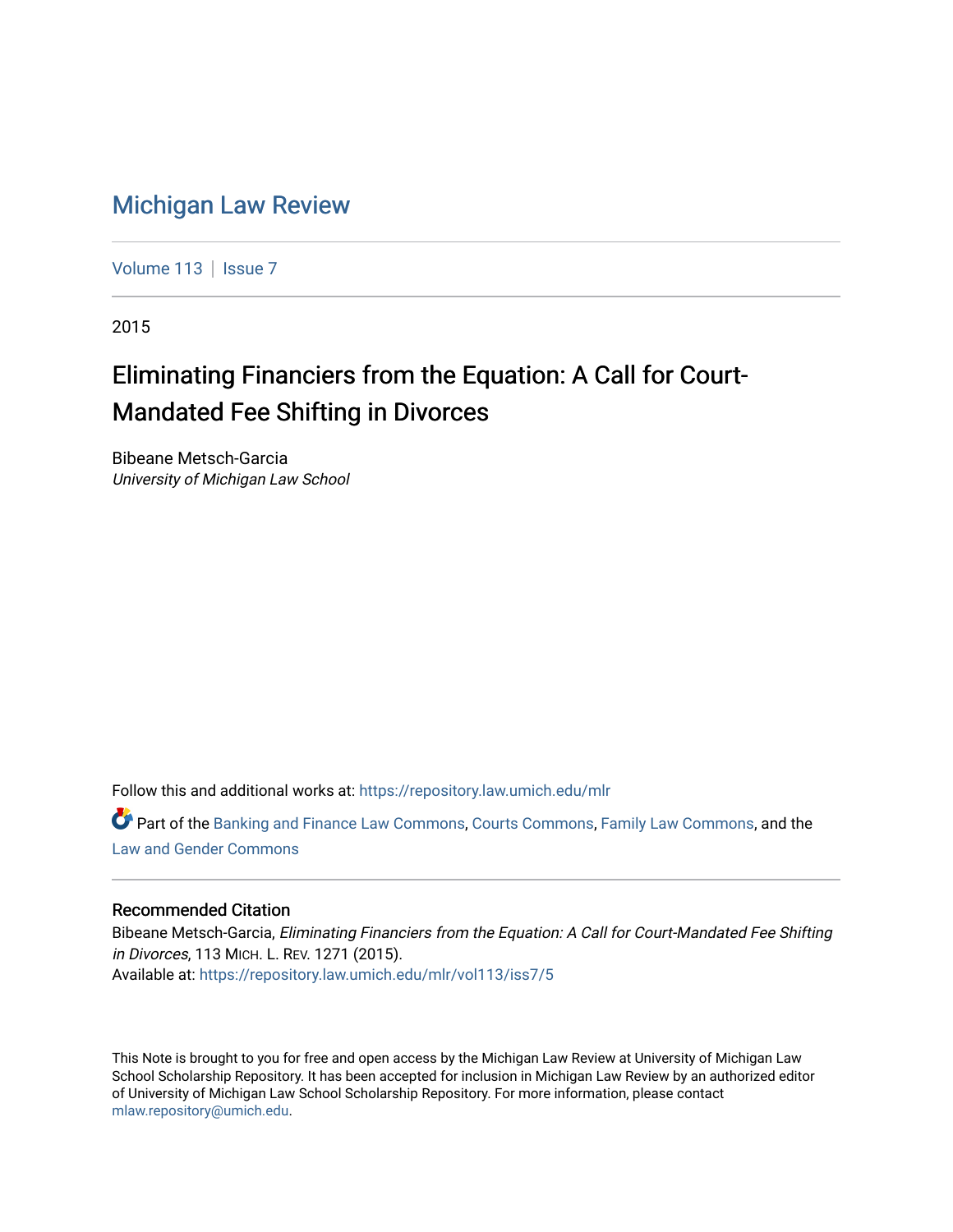# **NOTE**

# **Eliminating Financiers from the Equation: A Call for Court-Mandated Fee Shifting in Divorces**

# *Bibeane Metsch-Garcia\**

*Divorce can be prohibitively costly. Many struggle or simply cannot afford to pay divorce attorneys' fees, and the economic effects of divorce on women are particularly acute. In the past few years, financing firms have emerged to fund nonmonied spouses, mostly women, who cannot afford to litigate divorces from their wealthy spouses. The services provided come with a hefty price tag: firms take large fees, and their involvement may lead to unethical and potentially damaging practices. This Note explains what third-party divorce finance firms are and why the use of firms is problematic, and offers an alternative, more equitable method of financing nonmonied spouses' divorce fees. Courts, not financing firms, should address any disparities in ability to pay between spouses. Mandatory fee shifting by courts would obviate the need for these financing firms that improperly profit from divorce and whose services come with many unwelcome strings attached.*

#### Table of Contents

|                                                   |  | I. THIRD-PARTY FUNDING OF DIVORCE LITIGATION 1275            |
|---------------------------------------------------|--|--------------------------------------------------------------|
|                                                   |  |                                                              |
|                                                   |  | B. The Process of Becoming a Client 1277                     |
| II. THE LAW SHOULD BAN THIRD-PARTY INVESTMENTS IN |  |                                                              |
|                                                   |  |                                                              |
|                                                   |  | A. Investments Can Jeopardize Attorney-Client Relations 1278 |
|                                                   |  |                                                              |
|                                                   |  | 2. Compromising Attorney-Client Privilege  1282              |
|                                                   |  | B. Divorce-Financing Fees Are Unreasonable and Potentially   |
|                                                   |  |                                                              |
|                                                   |  | C. High Rates Detract from Divorce Settlements 1286          |
|                                                   |  | III. COURTS CAN AND SHOULD SHIFT FEES1290                    |
|                                                   |  |                                                              |
|                                                   |  | B. Courts Fill a Tremendous Need by Shifting Fees1292        |
|                                                   |  |                                                              |

<sup>\*</sup> J.D. Candidate, May 2015, University of Michigan Law School. I would like to thank Joseph Aviv for his invaluable comments and support, Samuel Leifer, the *Michigan Law Review* Notes Office, the rest of the *Michigan Law Review* staff, Matthew Evans, and Stephanie Goldfarb. Thank you also to my mother, father, and brother.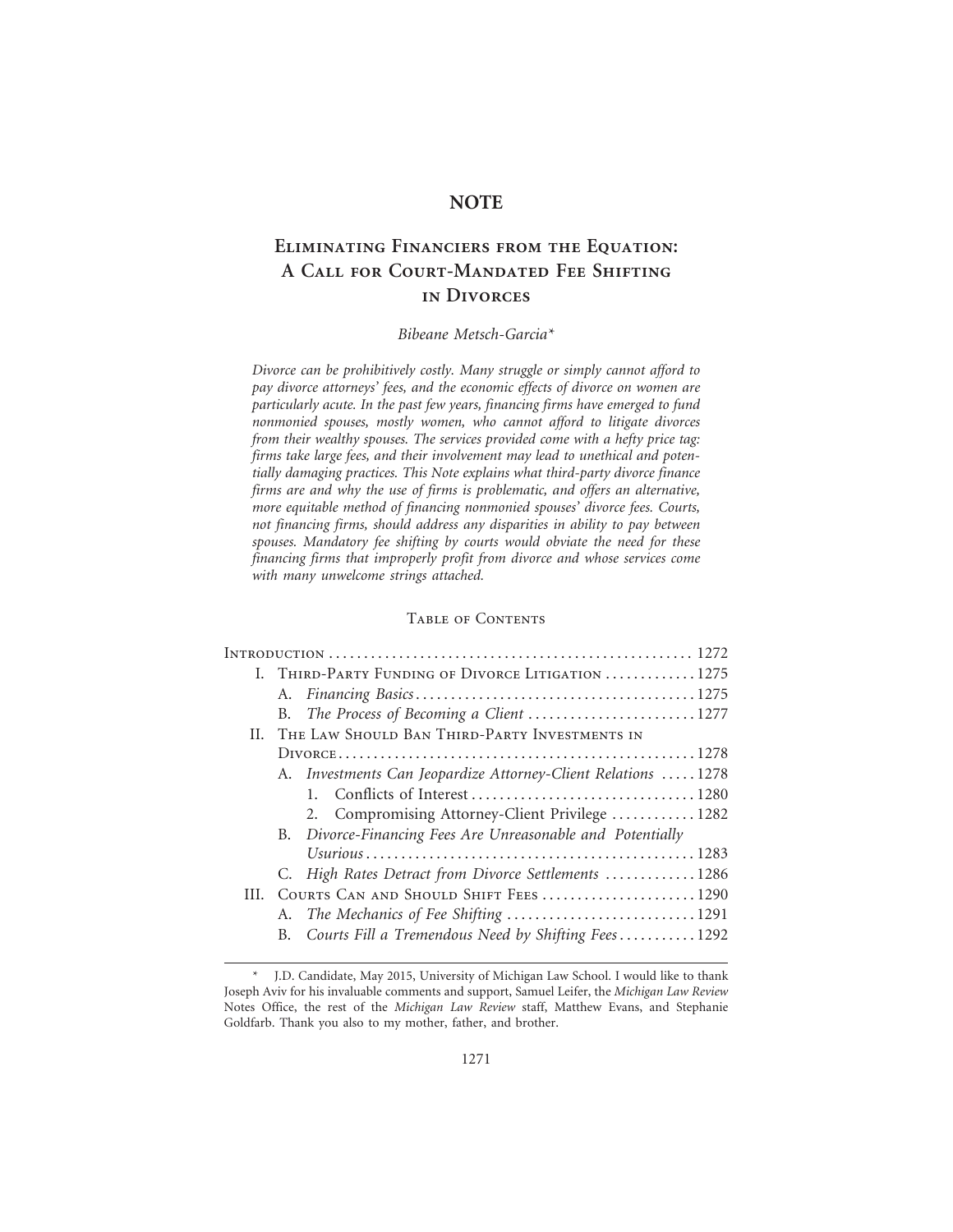| C. Equalizing Fees Guarantees a Fair Adjudication and   |  |
|---------------------------------------------------------|--|
| Representation for Both Spouses  1292                   |  |
| D. Equalizing Fees Leaves the Nonmonied Spouse with the |  |
| Entirety of the Ultimate Settlement and May Prevent     |  |
| the Use of Scorched-Earth Tactics 1293                  |  |
|                                                         |  |

#### **INTRODUCTION**

Divorce traditionally involves two spouses, their attorneys, a judge, and perhaps children. But today, in some cases, the drama involves a new party: a divorce-financing firm. Since 2009, these firms have been investing<sup>1</sup> or loaning money at high rates<sup>2</sup> to spouses, mostly women,<sup>3</sup> to finance divorces. Traditional forms of funding (e.g., a standard bank loan) are often not an option for an individual whose spouse controlled the finances during the marriage and who often has no income, low credit, and little or no available collateral.4 In addition to often having difficulty paying to litigate a divorce, women typically experience a severe decline in economic standing after a divorce.<sup>5</sup>

The media portrays third-party financing firms as saviors for those who cannot otherwise afford to pay for their divorce litigation. For example, reporters have dubbed one such firm and its leading attorney the "Robin

1272 *Michigan Law Review* [Vol. 113:1271

<sup>1.</sup> *See* Balance Point Divorce Funding, http://www.balancepointfunding.com (last visited Jan. 23, 2015).

<sup>2.</sup> Bridget Mallon, *Divorce Settlements: The 'Divorce Fixer' Provides Loans to Divorcés*, Huffington Post (July 9, 2013, 5:00 PM), http://www.huffingtonpost.com/2013/07/09/divorce-settlements\_n\_3568689.html (stating that one firm typically collects between 12 to 20 percent interest on loans).

<sup>3.</sup> *See* Binyamin Appelbaum, *Taking Sides in a Divorce, Chasing Profit*, N.Y. Times, Dec. 5, 2010, at A1, *available at* www.nytimes.com/2010/12/05/business/05divorce.html ("[C]ustomers fall into a pattern. They are women. They generally do not have jobs. They often are raising small children. And their husbands run their own businesses, making it tough to obtain financial information."); Paul Sullivan, *Divorce Funding Firms Help Spouses Expecting Big Payouts*, N.Y. Times, Feb. 28, 2015, at B4, *available at* http://mobile.nytimes.com/2015/02/ 28/your-money/divorce-funding-firms-help-spouses-expecting-big-payouts.html?referrer=&\_  $r=1$ .

<sup>4.</sup> *See* Stephanie Taylor Christensen, *What Are Divorce Loans?*, MintLife Blog (Mar. 29, 2013), https://www.mint.com/blog/trends/what-are-divorce-loans-0313 ("Credit is often a key concern in a divorce, especially when one spouse managed most of the household finances, held financial accounts in his or her name, and served as the primary breadwinner. Likewise, when one spouse hides or moves assets, or threatens to default on shared loans and mortgages, even divorcees with plenty of income and previously stellar credit may find themselves unable to secure loans and lines of credit in the midst of divorce proceedings.").

<sup>5.</sup> Karen Winner, Divorced from Justice: The Abuse of Women and Children by DIVORCE LAWYERS AND JUDGES XVII (1996) ("[N]ewly divorced women find that their standard of living has plummeted, on the average, by 30 percent, and mothers' and children's available income has fallen as much as 37 percent. Meanwhile, the standard of living for their exhusbands has risen from 10 to 15 percent."); *see also* TERRY ARENDELL, MOTHERS & DIVORCE 36–37 (1986) (summarizing economic impact of divorce for sixty interview subjects).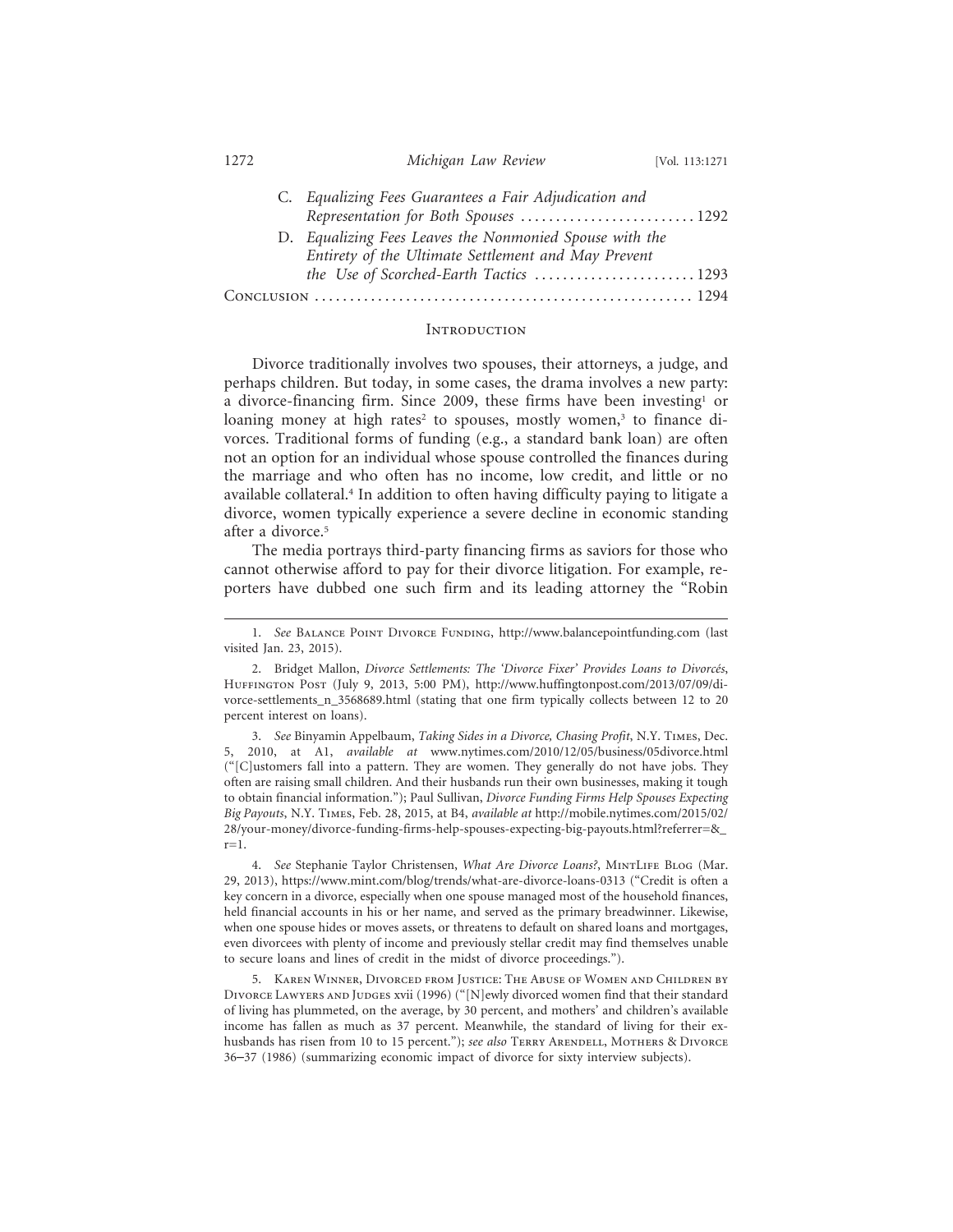Hood for divorcing women,"6 "the fairy godmother for Manhattan divorcées,"7 and the "divorce fixer."<sup>8</sup> The nonmonied spouse seeking financing for her divorce is typically a woman whose husband controlled the finances, perhaps gave her an allowance, and generally funded her lifestyle by making mortgage and credit card payments and meeting other financial obligations.9 Divorces themselves are complex and expensive. In addition to attorneys' fees, spouses often pay for outside experts and investigators<sup>10</sup> to analyze a spouse's questionable behavior and value the monied spouse's business, real estate, stocks, and other assets, $11$  resulting in a lengthy discovery process.

The media and scholars have not probed deeply into the ethics and economics of this growing practice to consider if more cost-effective and morally sound alternatives exist for potential clients of these firms.12 Third-party divorce funding is distinct from traditional bank loans and credit cards for the following reasons: the financing firm is more involved in the outcome than a bank would be; there are moral implications of the firm explicitly profiting from divorce; and finally, divorce settlement is the only source of repayment. Unlike traditional loans where banks are repaid as long as their clients secure funding, *divorce settlements are the only collateral* for the third-

7. *Id.*

8. *Id.* (internal quotation marks omitted).

9. *See* Christensen, *supra* note 4; *Good Morning America: 'Fairy Godmother' 'Levels' Financial Playing Field for Divorces* (ABC television broadcast July 9, 2013), *available at* http:// abcnews.go.com/GMA/video/divorce-fairy-godmother-nicole-noonan-levels-financial-playing-19614937 ("My ex-husband controlled all of our marital finances . . . and it wasn't until we started the divorce proceedings and the bills started piling up where I realized how powerless I was.").

10. *See* N.Y. Dom. Rel. Law § 237(a)(6) (McKinney 2010). New York law on attorney's fees in divorce cases explicitly contemplates the use of experts. *See also* Appelbaum, *supra* note 3; Jeff Landers, *Four Reasons Why a Woman Needs a Vocational Expert on Her Divorce Team*, Forbes (Oct. 24, 2012, 12:25 PM), http://www.forbes.com/sites/jefflanders/2012/10/24/fourreasons-why-a-woman-needs-a-vocational-expert-on-her-divorce-team (discussing the different types of experts women seeking divorces use).

11. Winner, *supra* note 5, at 40. Financing firms only accept clients whose spouses have considerable assets. The monied spouses relevant to this Note are therefore more likely to have the sorts of complex or hidden assets requiring experts and investigators. *See infra* note 32 and accompanying text.

12. *See supra* notes 6–8; *cf.* Kingston White, Note, *A Call for Regulating Third-Party Divorce Litigation Funding*, 13 J.L. & FAM. STUD. 395, 396 (2011) ("[N]egative effects . . . are likely to occur with the continuation of unregulated divorce funding, including an increase in the quantity and cost of divorce proceedings, a heavier burden on society as a result of the increased number of divorces, and lenders influencing the litigation inappropriately and encouraging more spending than necessary. . . . [This Note] proposes a two-front solution, focusing on a call to action by state legislatures to regulate divorce funding to prevent harmful effects that will almost undoubtedly arise if left unchecked.").

<sup>6.</sup> Julia Marsh, *Divorce 'Fixer' for Hire 'Lending' Soon-to-Be Ex-Wives a Hand*, N.Y. Post, July 8, 2013, at 9, *available at* http://nypost.com/2013/07/08/new-yorks-divorce-fixerhelps-soon-to-be-ex-wives-fight-for-big-settlements (internal quotation marks omitted).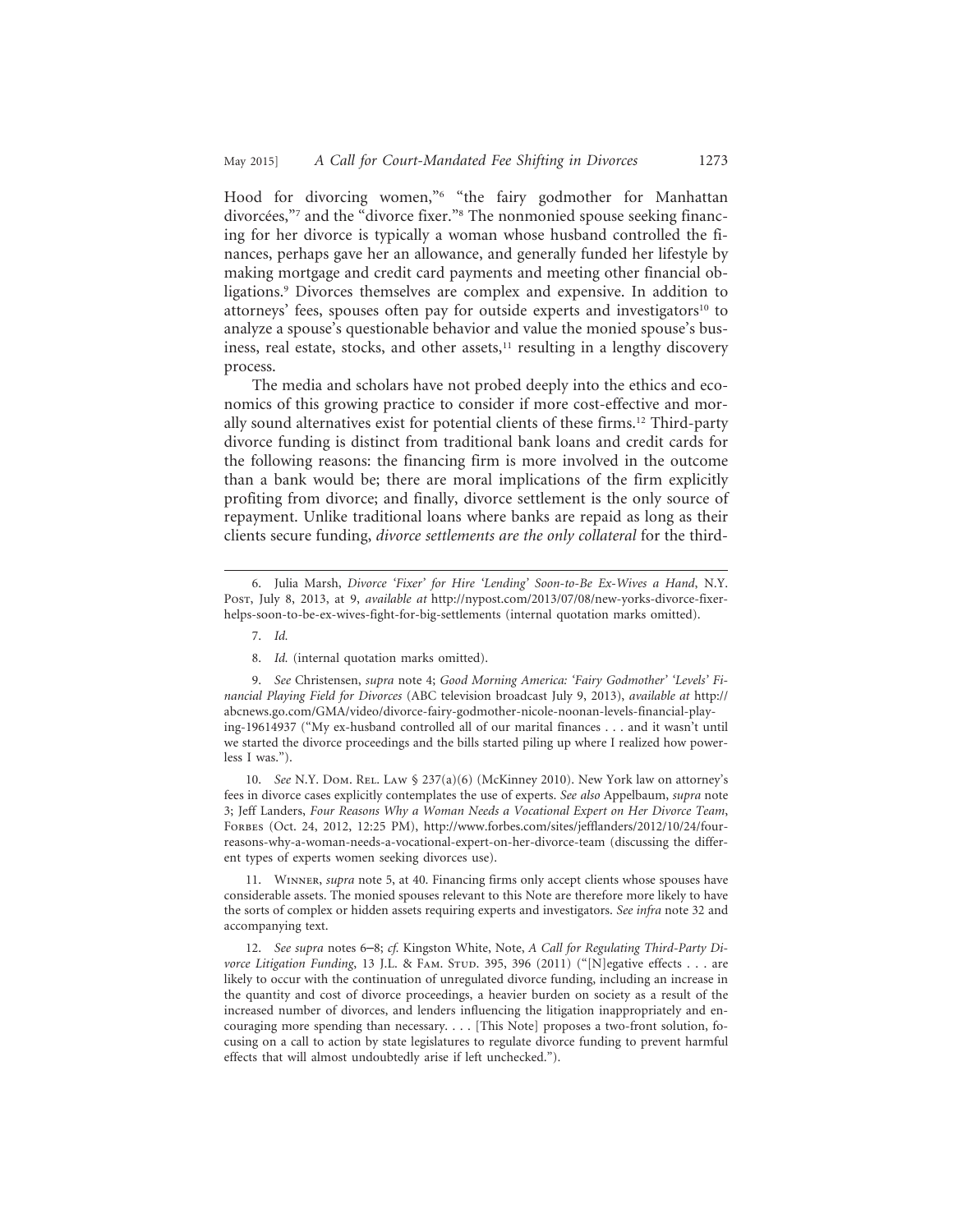party financing firms, so these firms are more invested in the strategy of how money is spent and the goal of finalizing divorces.<sup>13</sup>

Third-party firms finance nonmonied spouses either through nonrecourse loans or through an investment-like funding. Either of these funding arrangements, regardless of the nominal label given or the specifics of the arrangement, resemble a contingency fee arrangement when repaid in the event of a divorce settlement. This is problematic because contingency fee arrangements in which "[a] fee [is] charged for a lawyer's services only if the lawsuit is successful or is favorably settled out of court"<sup>14</sup> have long been banned in divorce cases.<sup>15</sup> Some firms give nonrecourse<sup>16</sup> loans whose terms explicitly tie repayment to the finalization and settlement of the divorce.<sup>17</sup> Other firms provide funding in a more traditional investment form and are repaid a percentage of any settlement.18 In either case, firms are repaid from the divorce settlement, so firms may discourage clients from reconciling or reaching a compromise that the firms view as financially unfavorable.19 Firms often charge steep rates, particularly in comparison to shifting fees, the much more economically efficient service courts can provide. Although inability to pay is a serious obstacle for many, given courts' ability to award fees to a nonmonied spouse,<sup>20</sup> third-party divorce funding is not an appropriate or equitable option and should be banned.

16. Black's Law Dictionary, *supra* note 14, at 1220 ("Of, relating to, or involving an obligation that can be satisfied only out of the collateral securing the obligation [the divorce settlement] and not out of the debtor's other assets.").

17. E.g., Divorce Funding, ANGLO-AM. LEGAL FIN. GROUP, http://www.aalfg.com/divorcefunding.html (last visited Jan. 23, 2015).

18. *E.g.*, *Our Approach*, Balance Point Divorce Funding, http://www.balancepointfunding.com/approach.html (last visited Jan. 23, 2015).

19. For an example of a divorce finance firm executive describing an incentive to maximize settlements, see Christensen, *supra* note 4: "Thanks to [the firm's] underwriting expertise . . . a client has never gotten less than an expected settlement, and [the firm] has never been left holding the bag for a loan."

<sup>13.</sup> After a client's loan is approved, one firm receives monthly invoices from the client's attorney and then contacts the client for approval before paying the attorney as well as "undertake[s] a quarterly review of [the] loan to ensure [the] case remains on track." *FAQs for Borrowers*, BBL Churchill Divorce Fin., http://www.bblchurchill.com/borrowers/faq (last visited Jan. 23, 2015).

<sup>14.</sup> Black's Law Dictionary 387 (10th ed. 2014).

<sup>15.</sup> Model Rules of Prof'l Conduct r. 1.5(d)(1) (2014); 23 Samuel Williston & Richard A. Lord, A Treatise on the Law of Contracts § 62:4, at 298 (4th ed. 2002) ("A contingent fee agreement between an attorney and client, which has for its purpose the procuring of a divorce, is not valid and will not be enforced."); *see also infra* note 112 and accompanying text (discussing why contingency fees are banned in the divorce context).

<sup>20.</sup> *See infra* note 127 and accompanying text (explaining how courts in Illinois determine whether inability to pay for the costs of divorce has been demonstrated and fees should be awarded).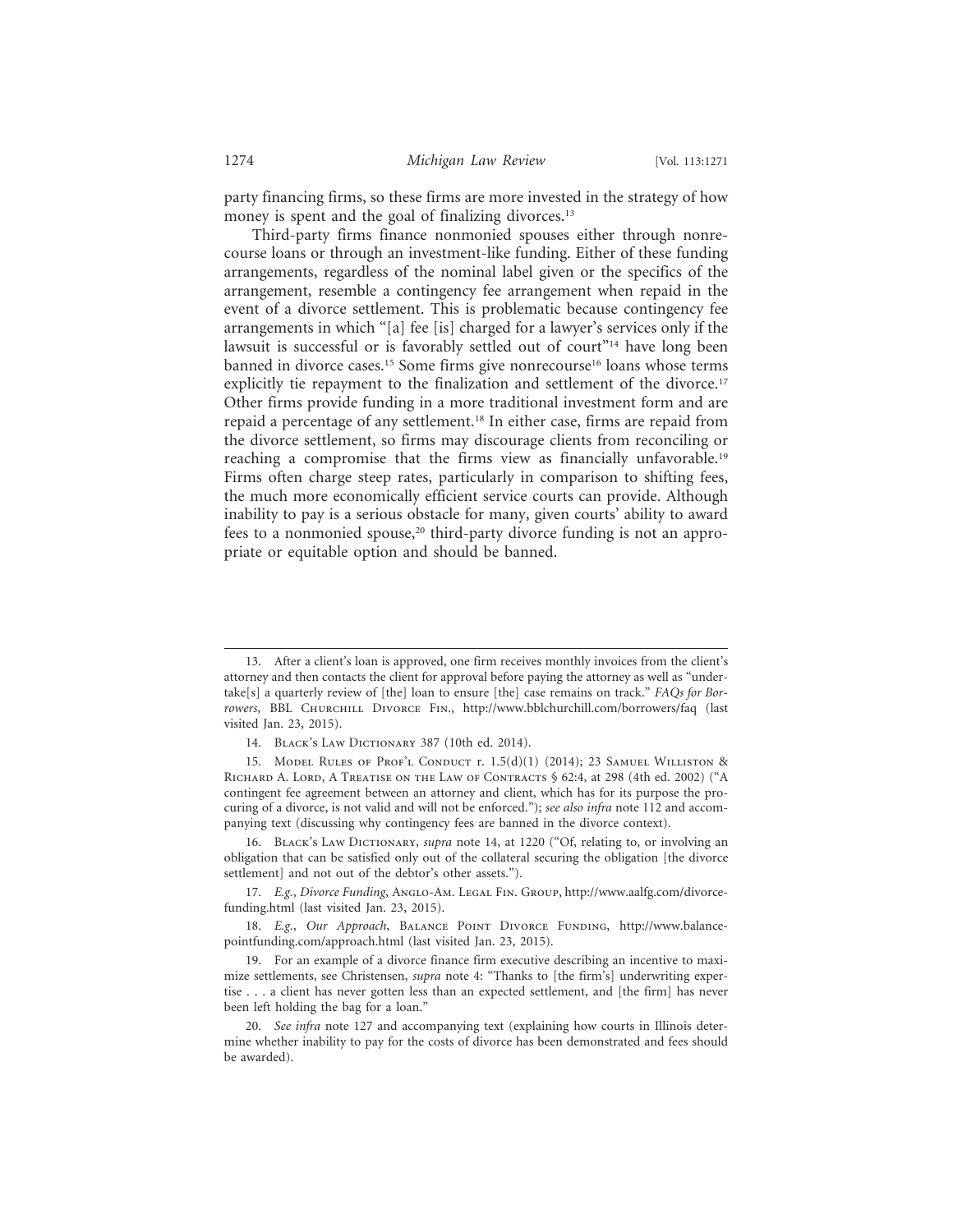Although regulation of this burgeoning industry may be tempting, it is not ideal. Providing oversight or transparency is unlikely to offset the economic inefficiency of adding a fifth party (in addition to the two spouses and their attorneys) to split the settlement and costs of litigation with. Regulation also cannot wash away the moral implications of a business model that condones capitalizing on the dissolution of individuals' marriages. Loans are already subject to usury regulations, $21$  but the caps on interest rates have no effect on firms' heightened involvement in the litigation strategy and laser focus on finalizing a divorce for financial gain.<sup>22</sup> More stringent regulations may also drive these firms out of business without providing an alternative, leaving nonmonied spouses with no other option and unable to pay for their divorces.23 For these reasons, court involvement through fee shifting provides a more comprehensive and equitable alternative.

This Note contends that third-party financing firms should be banned, and that courts should step in and order mandatory fee shifting to finance nonmonied spouses' divorce expenses. Part I provides background on this financing arrangement in the divorce context. Part II argues that third-party funding should be prohibited because it resembles contingency fee arrangements in divorces, banned because they may cause conflicts of interest, lead to waiver of the attorney-client privilege, $24$  and result in disproportionate windfalls for attorneys because of the high rates they charge. Part III contends that the optimal way to deal with a spouse's inability to pay the astronomical costs of litigating a divorce is mandatory fee shifting by courts from the monied to the nonmonied spouse. The shifting of fees may be from the marital assets or the monied spouse's own finances. While the fees shifted may come out of the marital assets to be split by the spouses, at most the nonmonied spouse will bear 50 percent of the burden of her fees. In contrast, if a nonmonied spouse were financed by a third-party firm, she would be responsible for 100 percent of the fees arising from her settlement.

#### I. Third-Party Funding of Divorce Litigation

#### A. *Financing Basics*

Divorce financing has emerged as a niche service in the larger industry of third-party litigation funding, which has received significant attention

<sup>21.</sup> *See infra* text accompanying notes 89–90.

<sup>22.</sup> *See infra* text accompanying note 62; *supra* note 13 and accompanying text.

<sup>23.</sup> *See supra* note 4 and accompanying text.

<sup>24.</sup> Whether communication between firms and their clients is privileged is currently being litigated in the Southern District of New York in a case involving SAC Capital Advisors founder Steven A. Cohen and his ex-wife Patricia Cohen. *See* Matthew Goldstein, *Outside Financing for Ex-Wife's Feud*, N.Y. Times, Nov. 26, 2014, at B1, *available at* http://dealbook.ny times.com/2014/11/25/steven-cohens-ex-wife-gets-outside-financing-for-lawsuit/.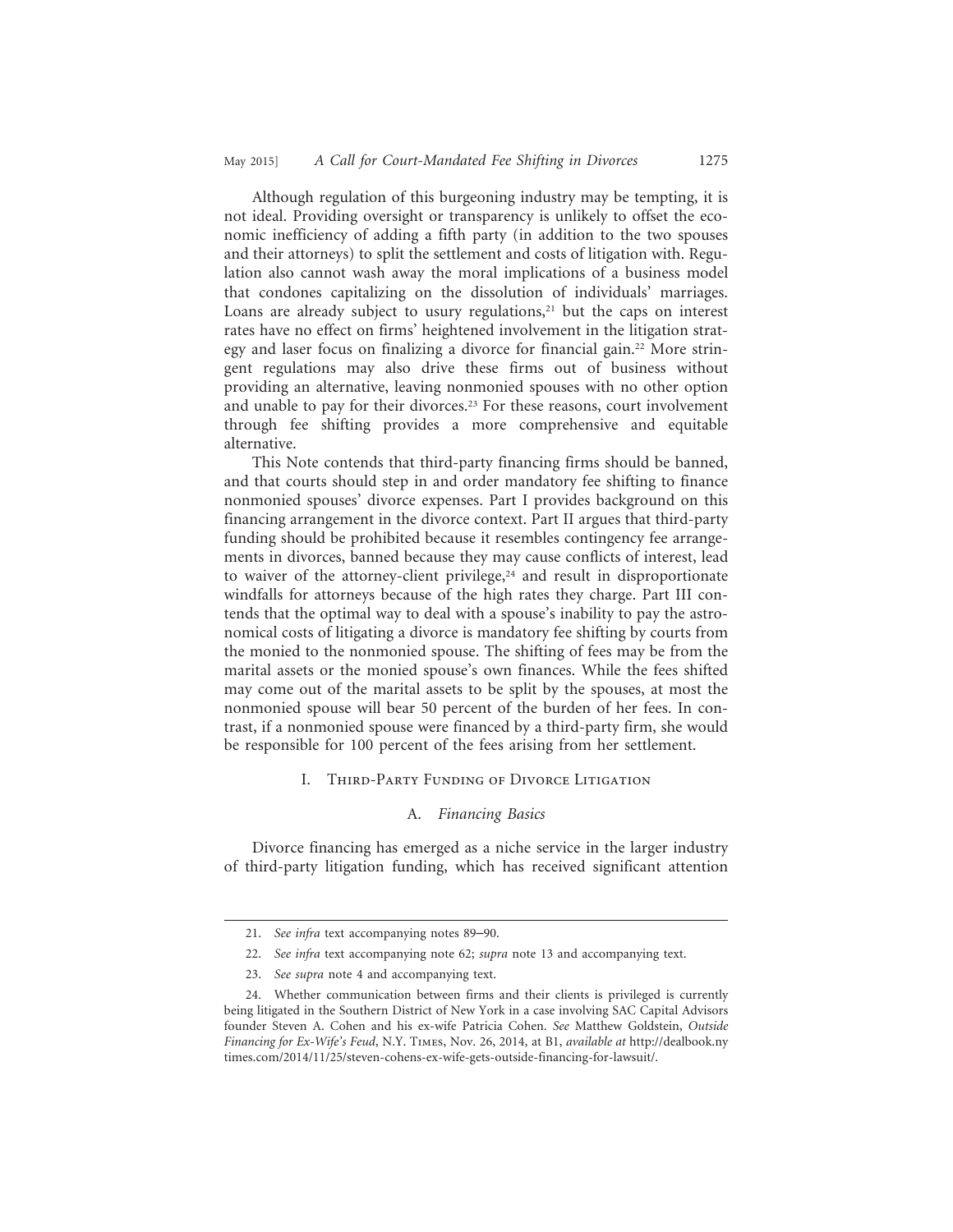from scholars,<sup>25</sup> advocacy groups,<sup>26</sup> and mass media.<sup>27</sup> But third-party financing has received little scrutiny in the divorce context, and not much is known about how the practice works. Unique treatment of divorce in the law is necessary because of the highly emotional and personal nature of divorce.

The process works like this: firms such as California's Balance Point Divorce Funding<sup>28</sup> and New York's BBL Churchill<sup>29</sup> front the costs for legal fees, fraud and asset investigators, and sometimes even living expenses.30 These firms describe such funding as a "financial lifeline"<sup>31</sup> to cover the skyhigh costs of litigating dissolution of the marriage.<sup>32</sup> But in reality, these firms exclusively invest in divorces, in the form of a loan or investment, of clients with high-net-worth spouses.33 While firms are not yet financing divorces on a mass scale, these investments will likely become more common

26. *E.g.*, U.S. Chamber Inst. for Legal Reform, Selling Lawsuits, Buying Trouble: Third-Party Litigation Funding in the United States (2009), *available at* http:// ilr.iwssites.com/uploads/sites/1/thirdpartylitigationfinancing.pdf.

27. *E.g.*, David Stevenson, *Perfectly Legal Funding Opportunities*, Fin. Times (London), Nov. 3, 2012, at 6, *available at* http://www.ft.com/intl/cms/s/0/0d8eca56-2346-11e2-a46b-00144feabdc0.html; William Alden, *Looking to Make a Profit on Lawsuits, Firms Invest in Them*, N.Y. Times Dealbook Blog (Apr. 30, 2012, 6:07 PM), http://dealbook.nytimes.com/2012/04/ 30/looking-to-make-a-profit-on-lawsuits-firms-invest-in-them; Bradley T. Borden, *Third-*Party Litigation Financing and the Impending Resurgence of the Legal Profession, HUFFINGTON Post (May 4, 2013, 12:58 PM), http://www.huffingtonpost.com/bradley-t-borden/thirdpartylitigation-fin\_b\_3201167.html.

28. Balance Point Divorce Funding, *supra* note 1.

29. BBL Churchill Divorce Fin., http://www.bblchurchill.com/ (last visited Jan. 23, 2015).

30. *About*, Balance Point Divorce Funding, http://www.balancepointfunding.com/ about.html (last visited Jan. 23, 2015); *Good Morning America: 'Fairy Godmother' 'Levels' Financial Playing Field for Divorces*, *supra* note 9; Brendan Lyle, *Finding Your Ex's Hidden Assets*, Huffington Post (Jul. 12, 2012, 3:05 AM), http://www.huffingtonpost.com/brendan-lyle/ finding-your-exs-hidden-a\_b\_1660142.html.

31. *Good Morning America: 'Fairy Godmother' 'Levels' Financial Playing Field for Divorces*, *supra* note 9.

32. Winner, *supra* note 5, at 38–40. The cost of divorce varies based on whether the divorce is contested, the issues being litigated, and the size of the estate. In a contested divorce, the discovery process involving experts valuing the other spouse's assets including stocks, bonds, real estate, pension funds, and businesses can be quite expensive. *Id.* at 40 ("If a [spouse] chooses to conceal assets, the discovery process can be dragged out for years, [the] lawyer charging fees every step of the way, in the effort to collect and assess financial information from [the opposing side].").

33. *See, e.g.*, Appelbaum, *supra* note 3 (reporting that Balance Point Divorce Funding, one of the pioneers in this industry, loans an average of over \$200,000 to clients whose marital assets total between \$2 million and \$15 million).

<sup>25.</sup> *E.g.*, Geoffrey J. Lysaught & D. Scott Hazelgrove, *Economic Implications of Third-Party Litigation Financing on the U.S. Civil Justice System*, 8 J.L. Econ. & Pol'y 645, 672 (2012) (finding that third-party financing will likely increase the amount of litigation); Joanna M. Shepherd, *Ideal Versus Reality in Third-Party Litigation Financing*, 8 J.L. Econ. & Pol'y 593, 596 (2012) ("[T]hird-party financing is increasing inefficiency and threatening both the compensatory and deterrent functions of the legal system.").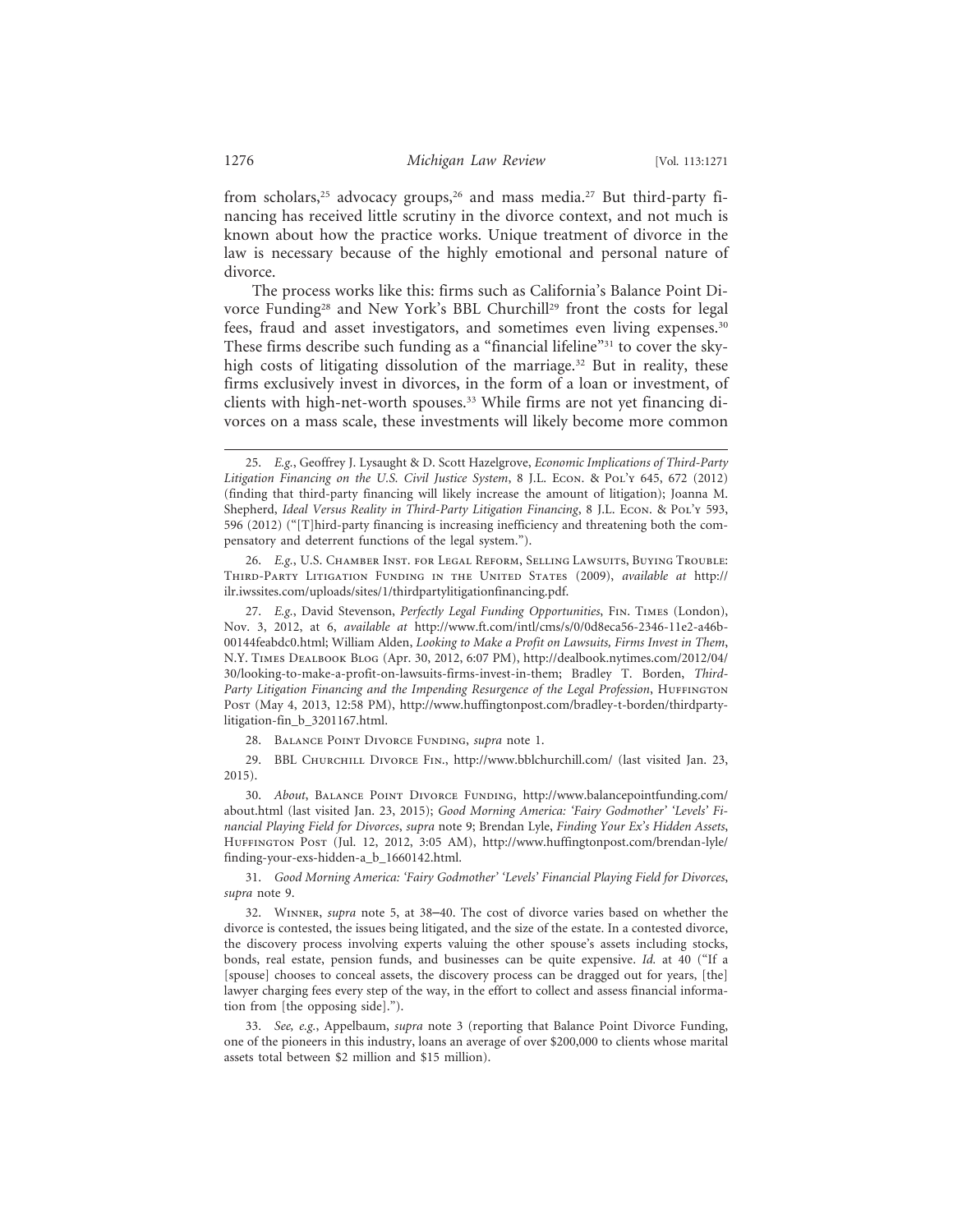in high-net-worth divorces because this industry is lucrative and divorce rates are high.

These firms fall into two financing models: those that make investments<sup>34</sup> and those that provide loans at a fixed interest rate.<sup>35</sup> Some investments and loans are nonrecourse.36 Irrespective of the label placed on the funding and the particularities of the financing arrangement, funding a divorce for the sole purpose of receiving a portion of the divorce settlement is problematic.37 Both contingency fees and third-party financing are inappropriate in the divorce context because lawyers and firms in both scenarios have a financial interest in the divorce, may be biased in favor of reaching a settlement to ensure that they are paid, and may dissuade their clients from reconciling.38

### B. *The Process of Becoming a Client*

A shroud of mystery surrounds the application process and how firms assess risks, choose clients, and decide what rates to charge. Some firms allow potential clients to come to them with or without an attorney.39 The applicant then proposes a budget that the firm analyzes.<sup>40</sup> Firms use many criteria to assess the likely payout from investing in a particular divorce litigant.41 A firm may place funding into an escrow account while the divorce is pending.42 A client can access this escrow account, and the firm cannot disperse any funds for attorney's fees or other payments from this account absent the client's approval.43 The firm may require the client to account for how money is being spent and update the firm on the status of the case.<sup>44</sup>

These financing models greatly resemble contingency fees because they are nonrecourse, meaning repayment is dependent on reaching a divorce settlement. A firm only makes money if a client makes money, and the collateral for the investment is the divorce settlement. In the end, firms may take a percentage of the settlement based on a sliding scale that considers the

36. *E.g.*, *Divorce Funding*, Anglo-Am. Legal Fin. Group, *supra* note 17.

39. Telephone Interview with Stacey Napp, Founder & CEO, Balance Point Divorce Funding (Oct. 9, 2013).

41. *See, e.g.*, BBL Churchill Grp., Inc., Brochure for Attorneys 2 (n.d.), *available at* http://www.bblchurchill.com/attorneys/new\_attorneys.pdf ("Churchill considers the following factors in the underwriting process: 1. The joint net asset pool of the relationship. 2. Likely split of the assets between the parties. 3. Expected time until settlement. 4. Whether any offers have been made. 5. What the funding will be used for (legal fees, living expenses). 6. [Whether] the client changed attorneys or [has] been self-represented previously[.]").

<sup>34.</sup> *See, e.g.*, *Our Approach*, Balance Point Divorce Funding, *supra* note 18.

<sup>35.</sup> *FAQs for Borrowers*, BBL Churchill Divorce Fin., *supra* note 13.

<sup>37.</sup> *See infra* Part II.

<sup>38.</sup> *See infra* notes 49–50 and accompanying text.

<sup>40.</sup> *Id.*

<sup>42.</sup> Telephone Interview with Stacey Napp, *supra* note 39.

<sup>43.</sup> *Id.*

<sup>44.</sup> *See FAQs for Borrowers*, BBL Churchill Divorce Fin., *supra* note 13.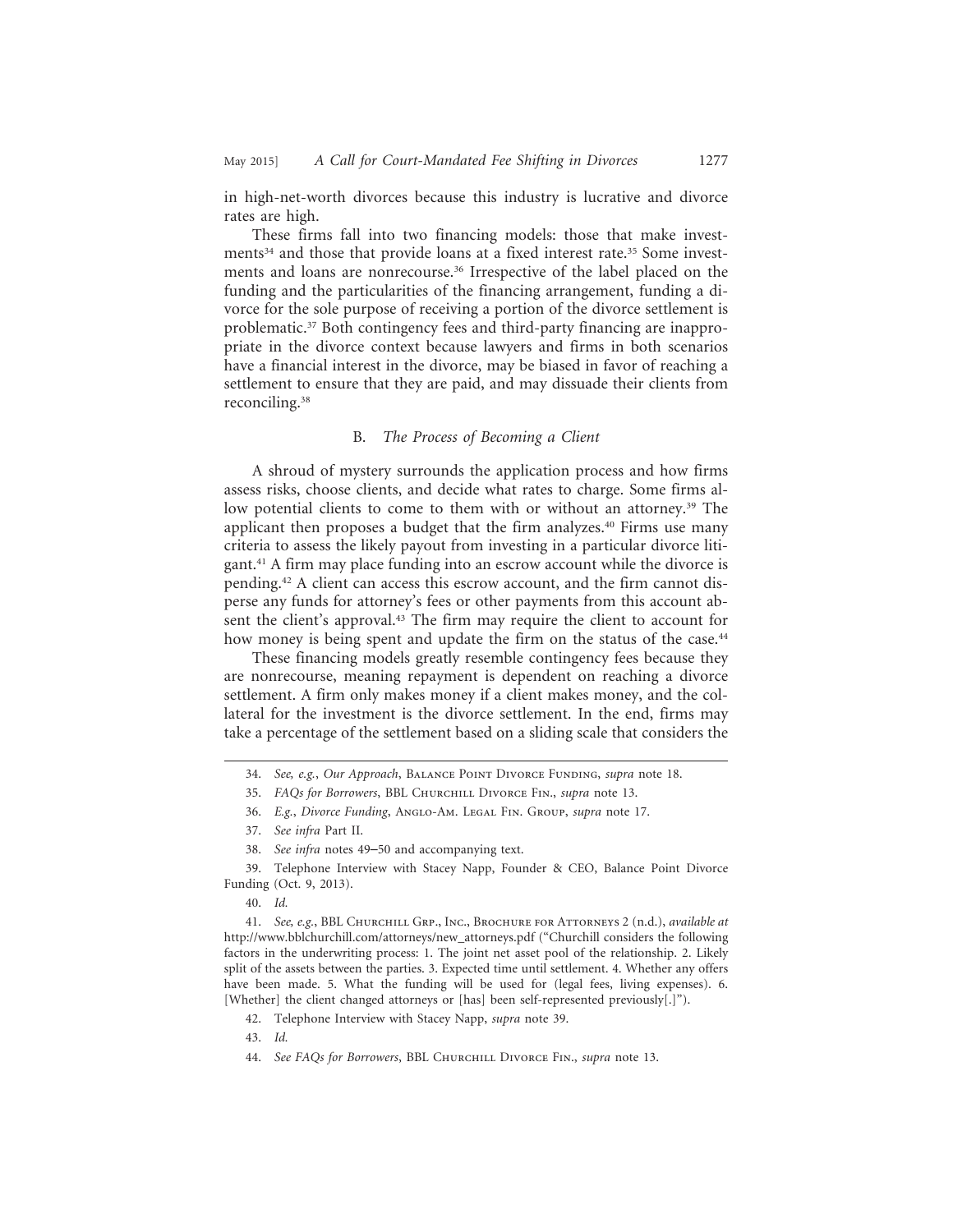amount of money spent by a client and the size of the award granted.45 The long-standing ban on contingency fees in divorces and the mechanics of the financing relationship in both the contingency fee and third-party financing contexts make the comparison apt. The similarities between contingency fees and third-party financing illustrate why financing firms are particularly problematic in the divorce context—both arrangements tend to create friction in the attorney-client relationship, give rise to conflicts of interest, and lead to attorneys charging unreasonable rates.

II. The Law Should Ban Third-Party Investments in Divorce

Regulating financing firms is not the ideal approach. Even though regulation is possible,<sup>46</sup> the more equitable, cost-efficient, and administrable approach is for courts to handle disparities in ability to pay. Courts' intervention saves clients from firms taking disproportionately large portions of their settlements.47 Congress often fails to pass legislation that is protective of women's rights, and state legislators may not have the political willpower to pass these regulations.<sup>48</sup> For these reasons, rather than limiting rates, requiring disclosures about the use of firms to courts, or implementing other Band-Aid regulations, third-party investments in divorce should be banned. Section II.A argues that third-party financing resembles contingency fees, which are prohibited in divorces because a contingency fee arrangement can give rise to conflicts of interest, exacerbate the danger of exerting undue influence on vulnerable clients, and cause waiver of the attorney-client privilege. Section II.B contends that the rates charged by financing firms can be unreasonable. Section II.C illustrates how repayment to a firm from a much-needed settlement award is detrimental to clients. Contrary to the media's portrayal of firms as saviors, firms can impose a heavy burden on already overwhelmed clients.

#### A. *Investments Can Jeopardize Attorney-Client Relations*

The ban on contingency fees in divorce litigation is in part based on the risk that attorneys with a financial stake in a settlement may tend to disfavor

47. *See infra* Section III.D.

<sup>45.</sup> Telephone Interview with Stacey Napp, *supra* note 39.

<sup>46.</sup> For a Note advocating for regulation see White, *supra* note 12.

<sup>48.</sup> *See, e.g.*, Erika Eichelberger, *GOP Blocks VAWA*, Nation, Jan. 21, 2013, at 6, *available at* http://www.thenation.com/article/171977/gop-blocks-vawa; David S. Joachim, *G.O.P. Senators Block Pay Gap Legislation*, N.Y. Times, Apr. 10, 2014, at A14, *available at* http://www .nytimes.com/2014/04/10/us/politics/senate-republicans-block-bill-on-equal-pay.html. Some states such as Texas and Massachusetts have, or are contemplating passing, legislation to decrease the amount of alimony awarded. Jeff Landers, *In Many States, Alimony Reform Has Gone Too Far*, Forbes (July 12, 2011, 10:24 AM), http://www.forbes.com/sites/jefflanders/2011/07/ 12/in-many-states-alimony-reform-has-gone-too-far/ (discussing alimony reforms' detrimental effects on women).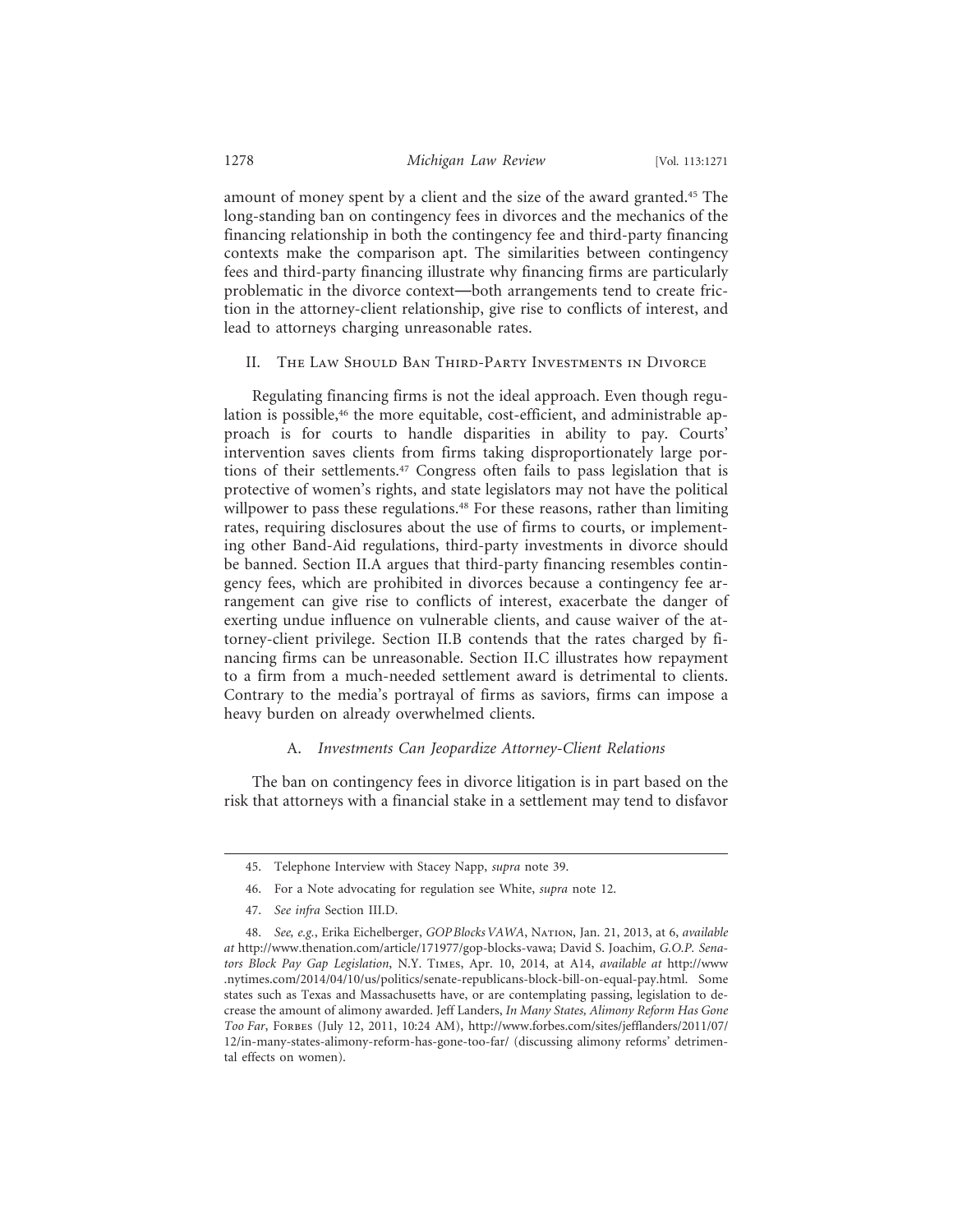reconciliation and exert pressure on vulnerable clients.49 Similar concerns arise when firms make nonrecourse investments in divorce: the interests of financiers animated by their bottom line may not be in sync with the interests of a client. For example, if a client decides to reconcile, the firm will not recoup a return on the investment, losing time and resources. Thus, the firm's financial interest in a possible settlement award may create a conflict of interest when a firm inappropriately dissuades a client from reconciling.50 A firm may also exert undue pressure by actively influencing decisions<sup>51</sup> that impact the outcome of the litigation, such as what bargaining strategies to use, what motions to file, and how cooperative to be.

A financing firm is a business entity with an interest in making a profit. A financing firm may therefore subvert a client's wishes in favor of ensuring repayment. There are rules in place to deal with the danger of attorneys exerting undue influence on clients. But the Model Rules of Professional Conduct do not apply to financing firms,<sup>52</sup> nor do the Federal Rules of Evidence concerning attorney-client privilege.<sup>53</sup> The dangers of conflicts of interest and undue influence are heightened in the divorce context because clients are downtrodden and vulnerable.54 Divorce can be one of the most traumatic and difficult events in an individual's lifetime.55 For this reason, scholars have observed, "[d]ivorce clients are typically the weaker parties in

<sup>49.</sup> Ronald D. Rotunda & John S. Dzienkowski, Legal Ethics § 1.5-3(b), at 185 (2014-2015 ed. 2014) ("Contingent fees by their nature raise potential conflicts of interest between the attorney and client. For example, the client may wish to settle litigation while the attorney would want to press on, or vice-versa." (footnote omitted)); see also 23 WILLISTON & Lord, *supra* note 15, § 62:4, at 298–99 ("[C]ontingent fee arrangements . . . [in] divorce proceedings . . . have a tendency to prevent the reconciliation of the parties.").

<sup>50.</sup> Most clients who seek a divorce and use the services of funding firms do not wish to reconcile. *See* Telephone Interview with Stacey Napp, *supra* note 39 (noting that none of her clients have reconciled). Due to this reality, financing firms likely do not incentivize divorce; however, one can infer that a firm has an incentive to dissuade clients from reconciling due to the firm's financial interest in a possible settlement.

<sup>51.</sup> *See, e.g.*, *supra* text accompanying note 44.

<sup>52.</sup> Model Rules of Prof'l Conduct pmbl. & scope (2014) (describing the scope of the rules as applied to lawyers and the legal profession).

<sup>53.</sup> FED. R. Evid. 502 ("The following provisions apply, in the circumstances set out, to disclosure of a communication or information covered by the *attorney-client* privilege or work-product protection." (emphasis added)).

<sup>54.</sup> *See* Barrelli v. Levin, 247 N.E.2d 847, 853 (Ind. Ct. App. 1969) ("Wives contemplating divorce are often distraught and without experience in negotiating contracts. Should contingent fee contracts between them and the attorneys they employ under such conditions become the usual fee arrangement, charges of overreaching and undue influence will be all too frequent."); Austin Sarat & William L.F. Felstiner, Divorce Lawyers and Their Clients 42 (1995) ("[Lawyers counsel] clients that people in the throes of a divorce are particularly vulnerable to stress and emotion. They suggest that clients ought to be suspicious of their own judgment and, by implying that such judgment is likely to be unreliable, lawyers highlight the importance of depending on them for sound guidance.").

<sup>55.</sup> Arendell, *supra* note 5, at 3 ("In national studies that examine people's views on life experiences, divorce has consistently been ranked second among forty-two stressful life events.").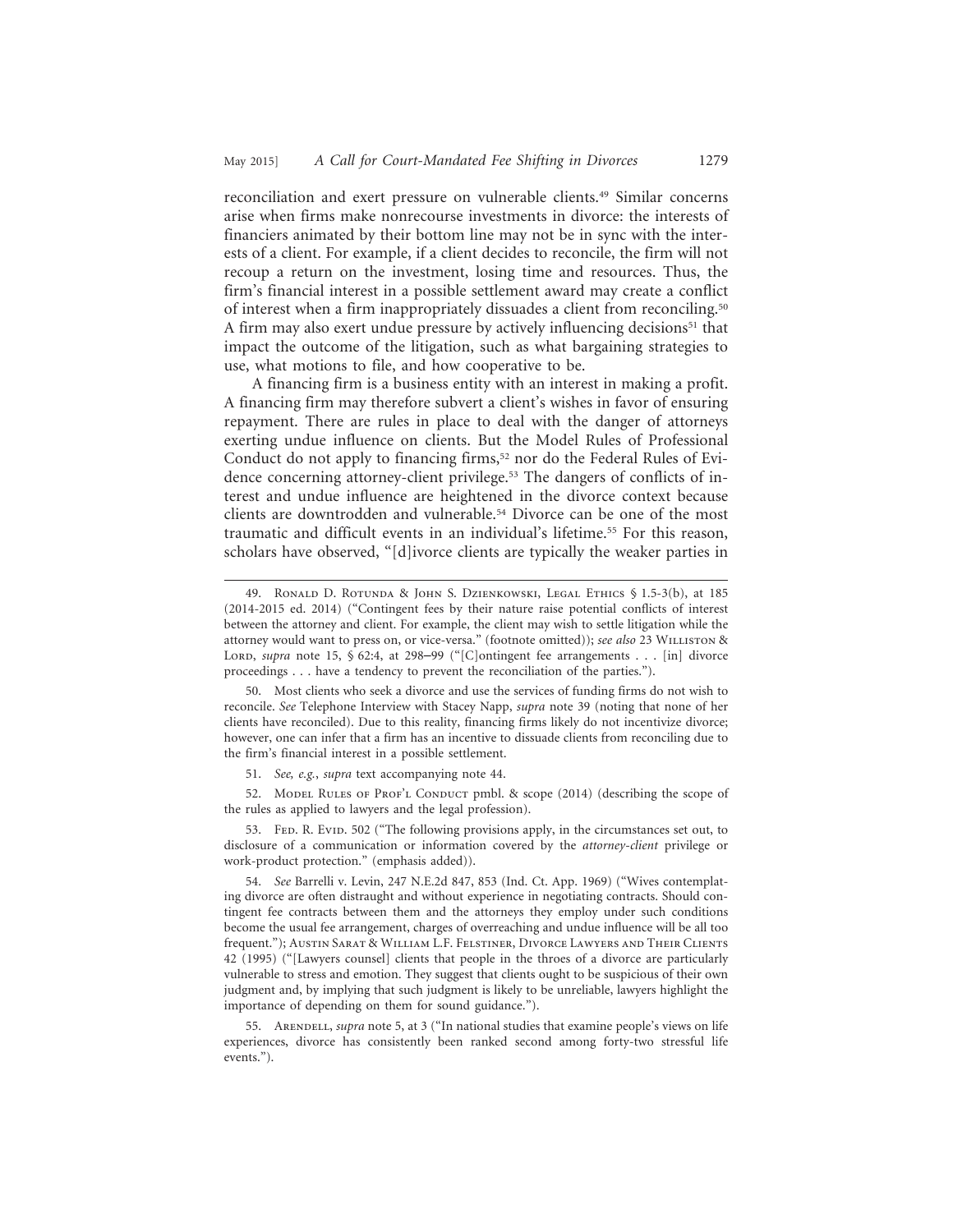their relationship with their lawyers."56 This power dynamic stems from the differential positions of the lawyer and client, specifically the "entrenched position of lawyers—their turf, their rules, their vernacular—and the enhanced vulnerability of clients—high stakes, high affect [sic], and inadequate resources."57

Firms, by virtue of needing the attorney's assessment of a case and providing payment for the attorney's services, create an environment that may lead an attorney to compromise her obligation to her client and more generally the ethics of the legal profession. Of course, attorneys are ethically bound to represent their clients' best interests,<sup>58</sup> but financing firms add one more weight to the scale, tipping attorneys toward a gray area where they might impermissibly place a financing firm's interest ahead of their clients' interests.

As discussed earlier, an attorney may not take a divorce case on a contingency fee basis.59 If an attorney's client is working with a financing firm, the attorney is *facilitating* the financing of the divorce on a contingency fee basis and the attorney is eventually paid through this arrangement, albeit indirectly. This is problematic because attorneys may not facilitate the actions of other parties that conflict with an attorney's obligations under the Model Rules of Professional Conduct.<sup>60</sup> Use of such a loophole is one of several ethical issues that may arise when third-party financing firms are involved. Third-party investments in divorce increase the already existing tension between a lawyer's desire to serve a client's needs and her need to make a profit.<sup>61</sup>

#### 1. Conflicts of Interest

Divorce-financing firms' involvement could create confusion regarding whom the attorney is working for and may lead to conflicts of interest. The

<sup>56.</sup> *See, e.g.*, Sarat & Felstiner, *supra* note 54, at 83 (providing a window into the divorce attorney-client relationship based on the authors' observations of actual meetings between divorce attorneys and their clients).

<sup>57.</sup> *Id.* at 84.

<sup>58.</sup> *See* Model Rules of Prof'l Conduct pmbl. & scope, at para. 9 (2014) ("[The] principles [underlying the Rules] include the lawyer's obligation zealously to protect and pursue a *client's legitimate interests*, within the bounds of the law, while maintaining a professional, courteous and civil attitude toward all persons involved in the legal system." (emphasis added)).

<sup>59.</sup> *See supra* notes 15, 49 and accompanying text.

<sup>60.</sup> Model Rules of Prof'l Conduct r. 8.4(a) ("It is professional misconduct for a lawyer to . . . violate or attempt to violate the Rules of Professional Conduct, *knowingly assist or induce another to do so, or do so through the acts of another*." (emphasis added)).

<sup>61.</sup> *See* Lynn Mather et al., Divorce Lawyers at Work 133 (2001) ("The ideology of legal professionalism includes a commitment to altruism. The realities of practice, however, place limits on selflessness. Scholars of the professions see as a core problem of professional practice 'the tension between the provision of affordable and conscientious service to others, and the economic interest of those who provide it.' " (quoting ELIOT FREIDSON, PROFESSIONalism Reborn 199 (1994))).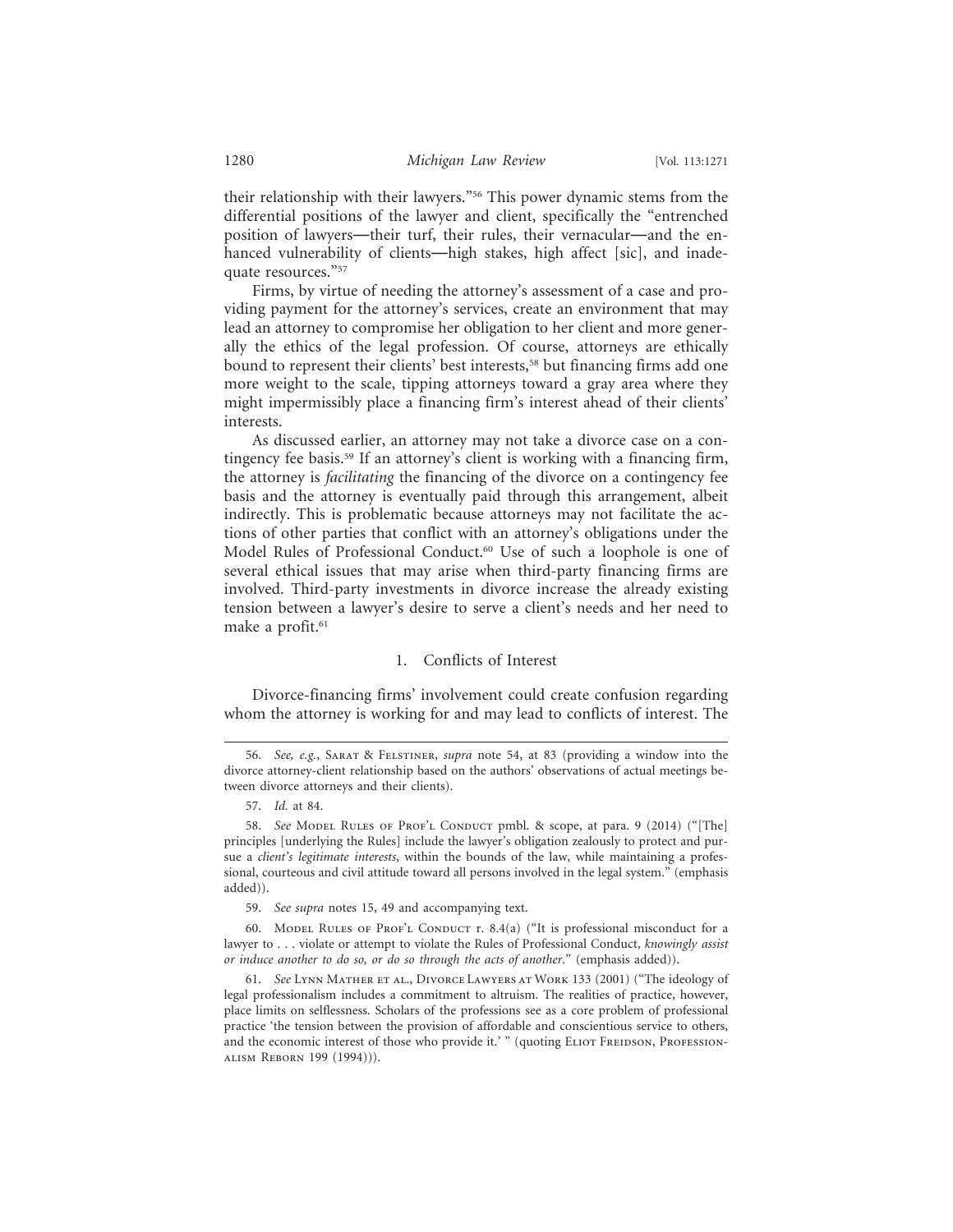third-party financing arrangement raises ethical issues because an attorney has an ethical obligation to her client, not to a third party. This line becomes blurred when the financing firm is substantially involved in the litigation strategy and is the financial power driving the attorney-client relationship.<sup>62</sup> In general, third-party litigation funding has been criticized because of this tendency to "create confusion concerning the party who controls the lawsuit and concerning the attorney-client relationship."63 Given the delicate nature of divorces and the potential to profit from the dissolution of a marriage, third-party involvement can heighten the danger that a client's interests will be subverted.

In addition to the risk that financing firms and attorneys may disincentivize reconciliation,<sup>64</sup> financier and client interests can diverge in several other ways. For example, clients may want to make certain strategic decisions that the firm disagrees with, or may decide to concede valuable assets that the financing firm would be interested in receiving a portion of. Payment of attorney's fees by third-party investors can cause confusion for the attorney as to who the client is, and whose needs the attorney should be serving.65 Some financing firms clear attorneys' billed hours with clients before paying attorneys.66 This involvement dilutes the extent to which the attorney can focus on the client's needs because she has to be responsive to a new party.

Financing firms' payments to lawyers may also violate the Model Rules of Professional Conduct. These rules mandate that lawyers may only accept compensation for representing a client from someone other than a client if  $(1)$  the client gives informed consent; (2) there is no interference with the lawyer's independence of professional judgment or with the client-lawyer relationship; and (3) information relating to representation of a client is protected as required by Rule 1.6."<sup>67</sup> In the divorce context, involving a financing firm in decisionmaking undermines the lawyer's ability to make independent judgments, favorable to her client, about how to proceed. "Since the . . . company pays the attorney's fee and are [sic] in a position to provide future business, there is an ever-present danger that a lawyer will subordinate his duties to the [client] to pander to the [financiers]."<sup>68</sup> Therefore, when a third-party financier becomes involved there is serious potential that the client's best interests will become secondary to those of the financing firm or the client's attorney.

<sup>62.</sup> *See supra* note 13 and accompanying text.

<sup>63.</sup> Marco de Morpurgo, *A Comparative Legal and Economic Approach to Third-Party* Litigation Funding, 19 CARDOZO J. INT'L & COMP. L. 343, 367 (2011).

<sup>64.</sup> *See supra* note 49 and accompanying text.

<sup>65.</sup> *See* John W. Toothman & William G. Ross, Legal Fees 121–23 (2003) (discussing the concept of a "fee triangle" that is created when the third party becomes involved).

<sup>66.</sup> *See supra* note 13.

<sup>67.</sup> Model Rules of Prof'l Conduct r. 1.8(f) (2014).

<sup>68.</sup> Toothman & Ross, *supra* note 65, at 122 (discussing triangle-fee arrangements in the insurance context).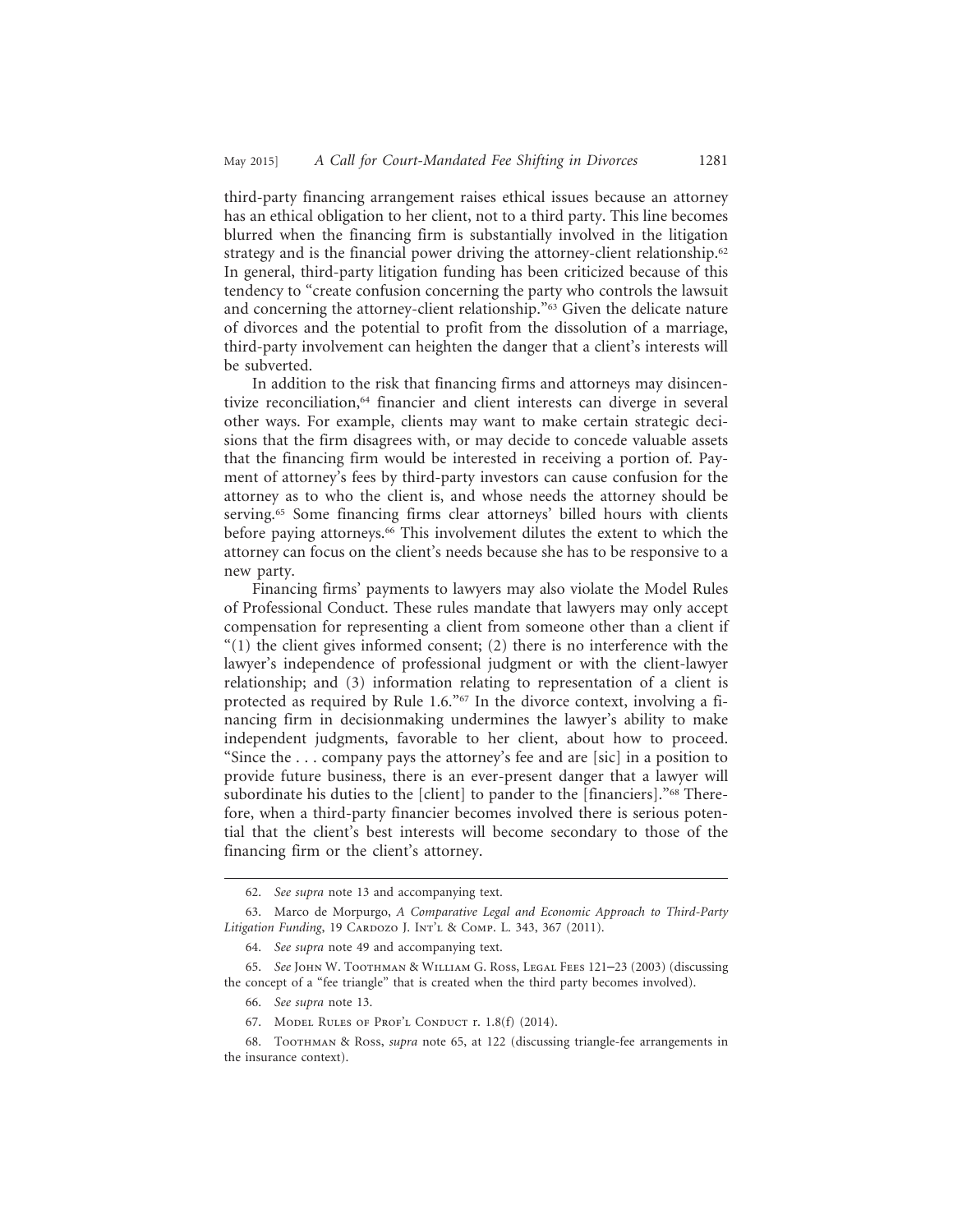#### 2. Compromising Attorney-Client Privilege

Another problem that can arise when a third-party financier is involved is waiver of the attorney-client privilege. The dynamics between a firm and a client differ from the dynamics between a client and a bank giving out a traditional loan. Unlike the financing provided by a firm, a bank's loan is subject to usury laws<sup>69</sup> and is recourse (and therefore repayment is not contingent on a settlement being reached). When individuals seek bank loans, they are not required to discuss the likelihood of their success in securing a divorce settlement or other litigation strategies—the bank is not interested. A bank has far less incentive to be involved in the details of how a client uses money or her legal strategy, because she will repay the loan regardless of the outcome. Funding firms, on the other hand, must do due diligence on the merits of the case to ensure that a potential client has significant marital assets, and these firms often have significant oversight over the litigation.70 In order to assess the risks and benefits of working with a potential client, a firm may try to speak to a client's attorney.

These discussions between a third-party firm and a client's attorney can lead to an involuntary waiver of the attorney-client privilege, which is protected by common law and state rules of evidence. Some divorce-financing firms require applicants to consent to the firm contacting their attorneys. For example, one firm's application for funding requires clients to sign the following statement: "I hereby authorize and instruct my attorney to provide BBL Churchill with all reasonable information required in order to assess this application."71 It is unclear what constitutes "all reasonable information" or whether the firm apprises clients of the potential effects of signing such an agreement. But the communications authorized by such agreements are likely to lead to disclosure of an attorney's strategy and a client's likelihood of success because that is what firms are interested in learning, resulting in a waiver of attorney-client privilege. Although divorce attorneys use other types of consultants, such as psychologists, accountants, and private mediators, attorneys do not typically divulge the likelihood of success and general legal strategy to these individuals. In contrast, firms considering investing in divorce cases are interested in strategy and the merits of the case, rather than a narrow topic such as any fraud committed by one of the spouses. The type of information disclosed to financing firms may thus be more likely to cover privileged information.

Such a waiver of attorney-client privilege can have significant, negative ramifications for clients. This type of disclosure, which may result in an attorney revealing his or her strategy, can seriously impact a client's odds of

70. *See, e.g.*, *FAQs for Borrowers*, BBL Churchill Divorce Fin., *supra* note 13 ("Churchill will also undertake a quarterly review of your loan to ensure your case remains on track.").

<sup>69.</sup> *See infra* notes 87–91 and accompanying text.

<sup>71.</sup> BBL Churchill Divorce Finance, Application Form (n.d.), *available at* http:// www.bblchurchill.com/download/BBL\_Application-Form.pdf.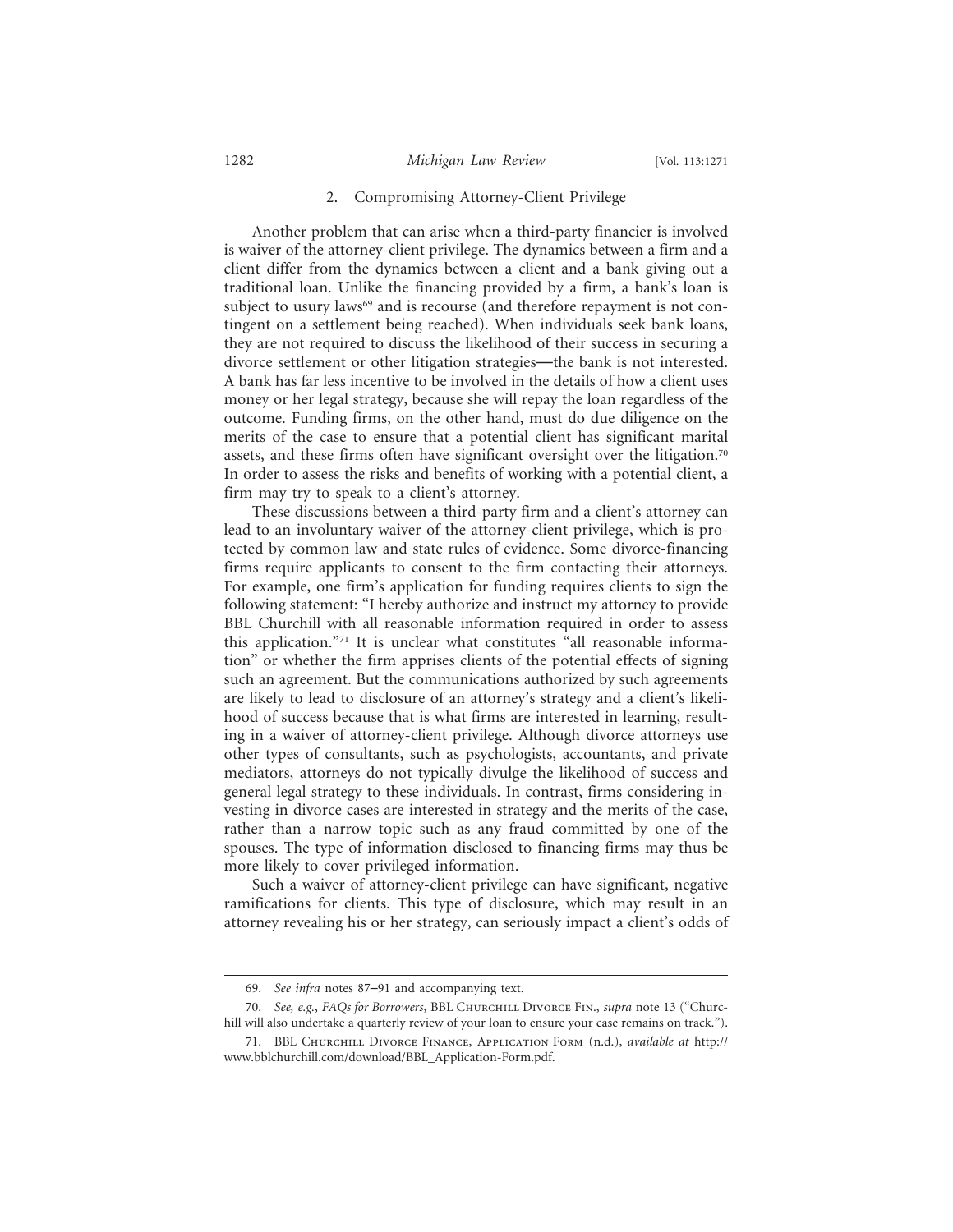success. Clients seeking a divorce are often "distraught and without experience in negotiating contracts" and dealing with attorneys.72 As a result, many clients are probably unaware of the existence of attorney-client privilege altogether,<sup>73</sup> let alone the repercussions of waiver.<sup>74</sup> While some attorneys may advise their clients well and warn them about waiving attorneyclient privilege, not all practitioners will properly advise their clients. Even well-meaning attorneys may not be able to shield a client who, without her attorney's knowledge, speaks with a third-party firm about the case and strategy, thereby waiving the privilege. Although extending the attorney-client privilege rules to cover third-party financing firms is tempting, such regulation is not a viable solution because the law involving third parties is muddled and unsettled.75 Extending privilege "may be justified only if there is a transcendent public good that outweighs the search for truth."76

#### B. *Divorce-Financing Fees Are Unreasonable and Potentially Usurious*

In addition to the ethical problems, the fees charged by divorce-financing firms are themselves often unreasonable and morally questionable. Contingency fees and third-party financing are two arrangements in which another party profits from a divorce, a private and highly personal matter. This reality makes contingency fees and third-party financing in divorces

<sup>72.</sup> *See* Barrelli v. Levin, 247 N.E.2d 847, 853 (Ind. Ct. App. 1969) (finding contingency fee contracts for wives seeking divorce void as contrary to public policy).

<sup>73.</sup> Comment, *Functional Overlap Between the Lawyer and Other Professionals: Its Implications for the Privileged Communications Doctrine*, 71 Yale L.J. 1226, 1232 (1962) ("[M]ost people were either unaware of the attorney-client privilege or believed that it extended to other professional relationships as well.").

<sup>74.</sup> *See* 81 Am. Jur. 2D *Witnesses* § 325 (2004) ("[The attorney-client privilege] protects disclosures that a client makes to his or her attorney, in confidence, for the purpose of securing legal advice or assistance."); *id.* § 334 ("[I]nformation subject to the attorney-client privilege retains its privileged character until a client has consented to its disclosure.").

<sup>75.</sup> *See* 1 Paul R. Rice, Attorney-Client Privilege in the United States § 4:36, at 518–20 (2012 ed. 2012) ("There is no clear standard for measuring the community of interests that must exist for the [attorney-client] privilege to apply. Although courts have spoken generally of 'common issues,' these cases, for the most part, have involved situations where the participants were actual or potential coparties in litigation. In these instances, the rule has been denoted the 'joint defense' rule. When coparties are in the midst of or preparing for litigation through a joint defense strategy, courts have virtually assumed (without focusing on the nature of each party's interests and how they might diverge) that a sufficient community of interests exists, because of the common positions in the litigation, to justify the sharing of otherwise privileged communications without that disclosure constituting a waiver of the privilege." (footnotes omitted)). *See generally* The Attorney-Client Privilege in Civil Litigation: Protecting and Defending Confidentiality (Vincent S. Walkowiak et al. eds., 5th ed. 2012) (describing various types of communications and related privilege protections).

<sup>76.</sup> Ronald Goldfarb, In Confidence: When to Protect Secrecy and When to Require Disclosure 32 (2009) ("In considering the evolution of new privileges, the federal courts are conservative, as they should be, about condoning impediments to the judicial process.").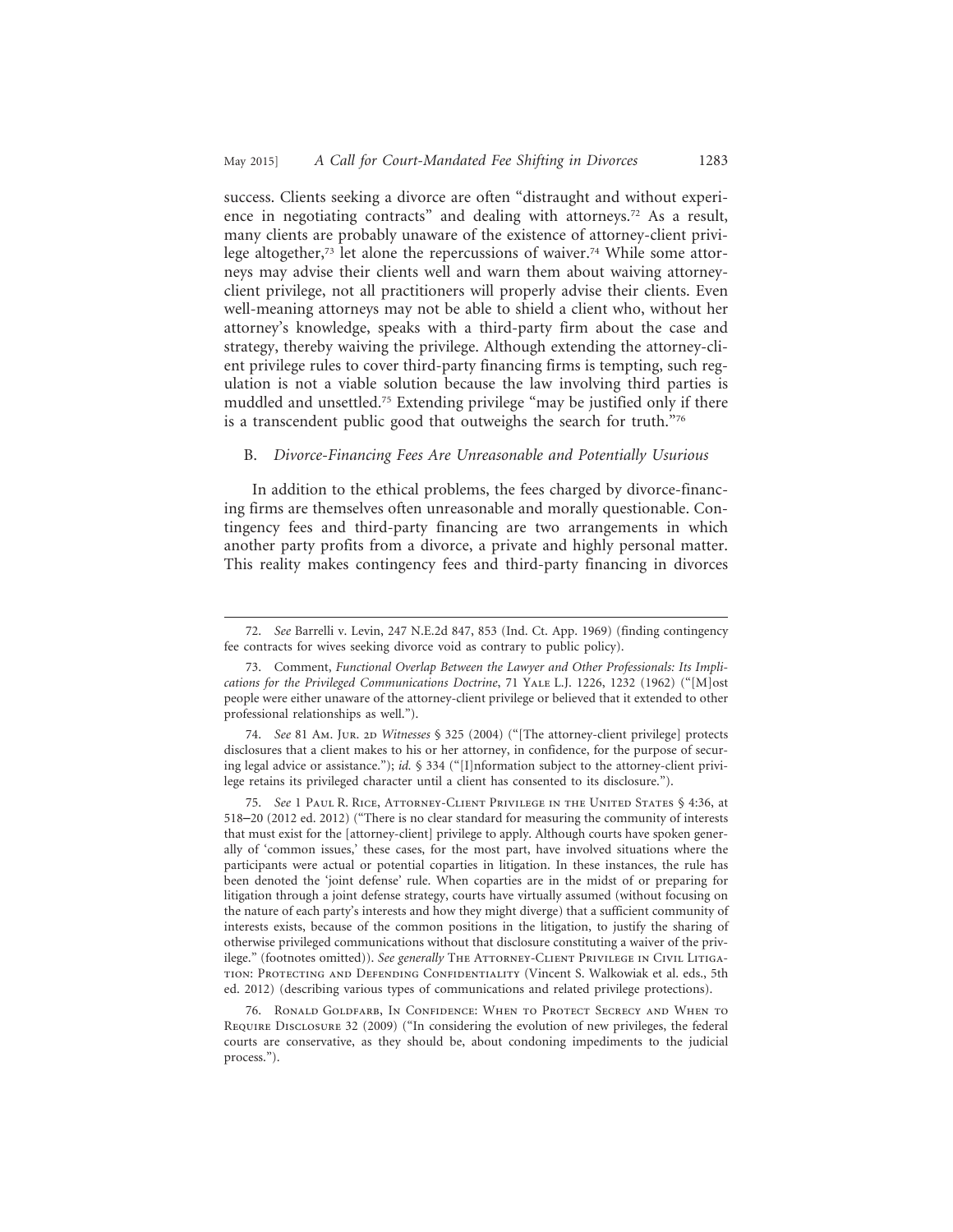problematic. The law requires that contingency fees be *reasonable* in all contexts.77 Despite this requirement, contingency fees in practice tend to be excessive and "disproportionate to the effort required to secure the favorable outcome."78

Firms ought to be compensated to a reasonable extent for the liability that they take on, yet they receive a disproportionate windfall. The fees charged by firms may not be commensurate to the limited risk the firms take in providing funding.79 That a client gets a large settlement in a divorce does not mean that the attorney, or the financing firm, worked extremely hard or was creative. For example, in the context of property settlements, the nature of equitable division of property regimes often results in a client being awarded half of the property in an estate, irrespective of the amount of work done by either her attorney or the firm.<sup>80</sup> The fees of the firm that are paid in a contingency-like manner may not have anything to do with the amount or quality of work that went into a case. And even though proponents may argue that no work would be done at all if nonmonied spouses did not have the funding to hire a divorce attorney in the first instance, other, more cost-effective alternatives exist, making this financing scheme inequitable, inefficient, and unnecessarily costly.<sup>81</sup>

The inequity and inefficiency is especially acute if the firm uses a sliding scale for payment where the rate charged rises as the size of the settlement increases.82 Current regimes for regulating contingency fees, where they are allowed in other contexts, require the opposite payment scheme.<sup>83</sup> The financing firm's "contribution" makes it a five-way division of the

80. *See* Douglas E. Abrams et al., Contemporary Family Law 474 (3d ed. 2012) (defining equitable division of property regimes as those in which each spouse is entitled to a fair share of property acquired during the marriage, regardless of how the property is titled); *supra* note 79; *infra* note 104.

- 81. *See infra* Part III.
- 82. *See supra* text accompanying note 45.

83. In the states with caps on contingency fees in the personal injury and medical malpractice contexts, fees are based on a sliding scale system under which the maximum percentage that can be charged *decreases* as the award increases. *E.g.*, N.Y. JUDICIARY LAW § 474-a (McKinney 2005). ("[A] contingent fee in a medical, dental or podiatric malpractice action shall not exceed . . . 30 percent of the first \$250,000 of the sum recovered; 25 percent of the next \$250,000 of the sum recovered; 20 percent of the next \$500,000 of the sum recovered; 15 percent of the next \$250,000 of the sum recovered; 10 percent of any amount over \$1,250,000 of the sum recovered."); N.Y. COMP. CODES R. & REGS. tit. 22,  $\frac{6}{5}$  806.13 (2014) ("In any claim or action for personal injury or wrongful death . . . in which the compensation of claimant's or plaintiff's attorney is contingent . . . (1) 50% of the first \$1,000 of the sum recovered, (2)

<sup>77.</sup> Model Rules of Prof'l Conduct r. 1.5(a) (2014).

<sup>78.</sup> *In re* Cooper, 344 S.E.2d 27, 31 (N.C. Ct. App. 1986).

<sup>79.</sup> For example, if a firm provides a loan of \$200,000 to a client who ultimately receives a home worth \$1,000,000 in a settlement through the equitable division of the property, *see infra* notes 80, 103–106 and accompanying text, and the rate charged for the investment is 30 percent, the firm gets back the \$200,000 plus \$300,000 for a division of the property assets with little risk involved.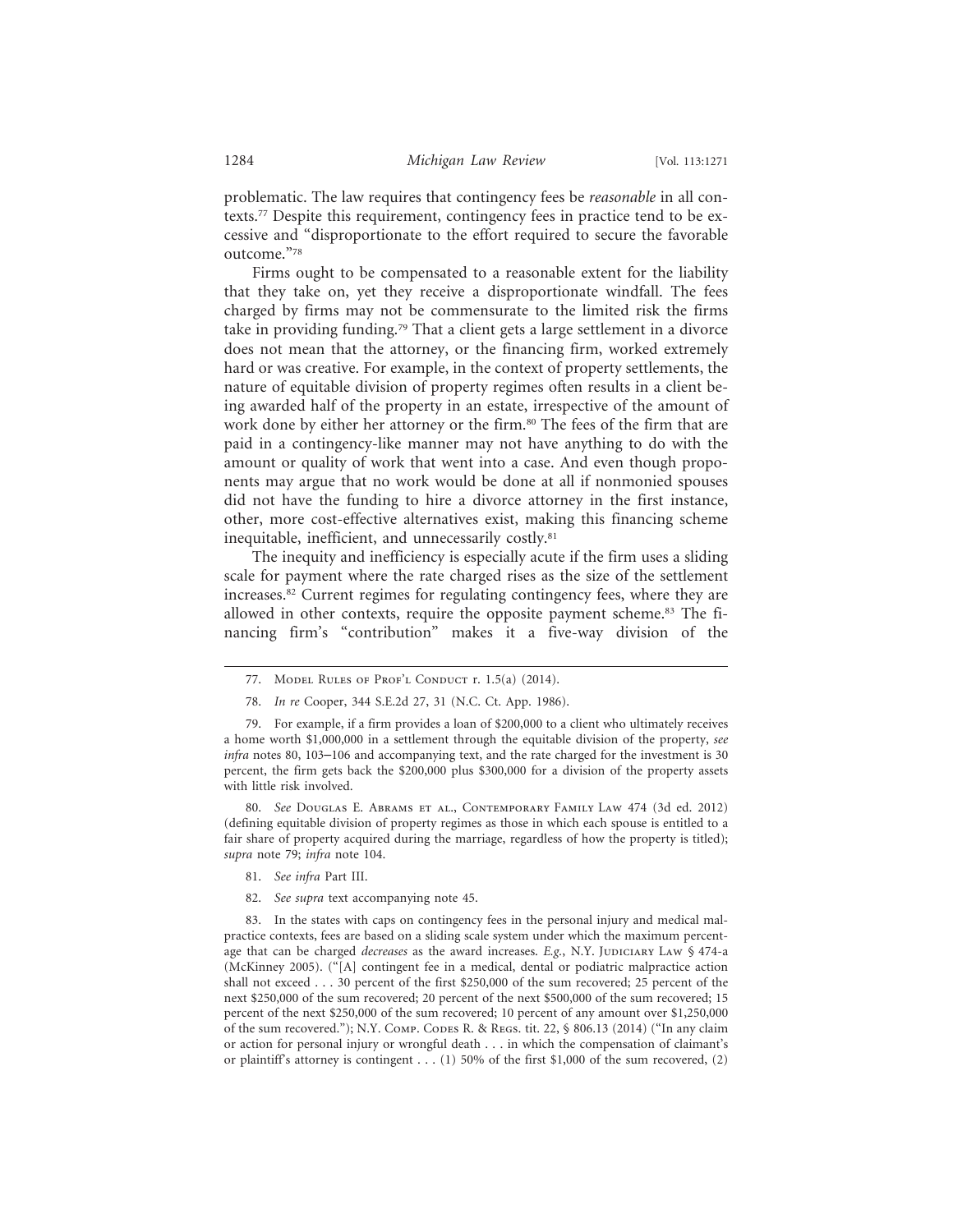nonmonied spouse's financial pie, and the firms often take a large slice.<sup>84</sup> Firms may receive an undeserved windfall by taking a huge percentage of the eventual settlement, capitalizing on a divorcing spouse's misfortune and vulnerability. Since there is no requirement to disclose the use of a financing firm or the resulting fee arrangement to the court, $85$  there is no transparency, oversight, or court evaluation of the reasonableness of fees charged, as there would be with judicial fee shifting.86

It is difficult to determine how reasonable the fees charged by firms are because there are no published standard rates for this particular industry. Regulations capping some types of funding provide a barometer for reasonableness, but not all of the financing instruments used by firms are subject to regulation. A loan is subject to state usury laws that limit the rate of interest that may be charged.87 By contrast, the ultimate value of an investment—the investor's recovery—is not limited by state law. This is problematic because of the high rates charged by these firms.<sup>88</sup> Financing firms' investments are not subject to usury laws despite the high returns—even though usury laws are specifically enacted to protect individuals from high loan rates.<sup>89</sup> Many jurisdictions have usury laws that prohibit excessive interest.90 There are four elements of usury: "a loan or forbearance, interest exceeding the statutory maximum, absolute repayability of loan and interest, and a lender with a willful intent to enter into a usurious transaction."91 The

86. For example, Ms. Napp would not reveal her sliding scale of percentages charged, *see infra* note 93 and accompanying text, and there is no information available to the public regarding how the firm's payments are calculated.

87. *See, e.g.*, *FAQs for Borrowers*, BBL Churchill Divorce Fin., *supra* note 13 ("Q: Is BBL Churchill governed by any regulations? A: Yes. Unlike many lenders in the legal industry, BBL Churchill complies with each State's usury cap."); *see also infra* note 91.

88. *See infra* notes 90–94 and accompanying text.

89. *See, e.g.*, Press Release, Senator Richard J. Durbin, Senate Democrats Crack Down on Excessive Interest Rates and Fees (Apr. 9, 2013), *available at* http://www.durbin.senate.gov/ public/index.cfm/pressreleases?ID=0bb9dfb6-aa7d-4120-a174-5a007674f499 ("The [proposed] bill would create an interest rate and fee cap of 36% for all consumer credit transactions, putting an end to the excessive rates which can top 300%.").

90. 9 Williston & Lord, *supra* note 15, § 20:1.

91. 44B Am. Jur. 2D *Interest and Usury* § 81 (2007). For an example of a statutory maximum, see CAL. CIV. CODE § 1916-1 (West 2010) ("The rate of interest upon the loan or forbearance of any money, goods or things in action or on accounts after demand or judgments rendered in any court of this state, shall be *seven dollars upon the one hundred dollars for one year and at that rate for a greater or less sum or for a longer or a shorter time*; but it shall be competent for parties to contract for the payment and receipt of *a rate of interest not exceeding twelve dollars on the one hundred dollars for one year* and not exceeding that rate for a greater or

<sup>40%</sup> on the next \$2,000 of the sum recovered, (3) 35% on the next \$22,000 of the sum recovered, (4) 25% on any amount over \$25,000 of the sum recovered [shall be deemed reasonable].").

<sup>84.</sup> *See supra* note 79 and accompanying text.

<sup>85.</sup> *Cf.* Telephone Interview with Stacey Napp, *supra* note 39 (stating that her firm does not require clients to disclose their working with the firm to the court, as this decision is left to her clients).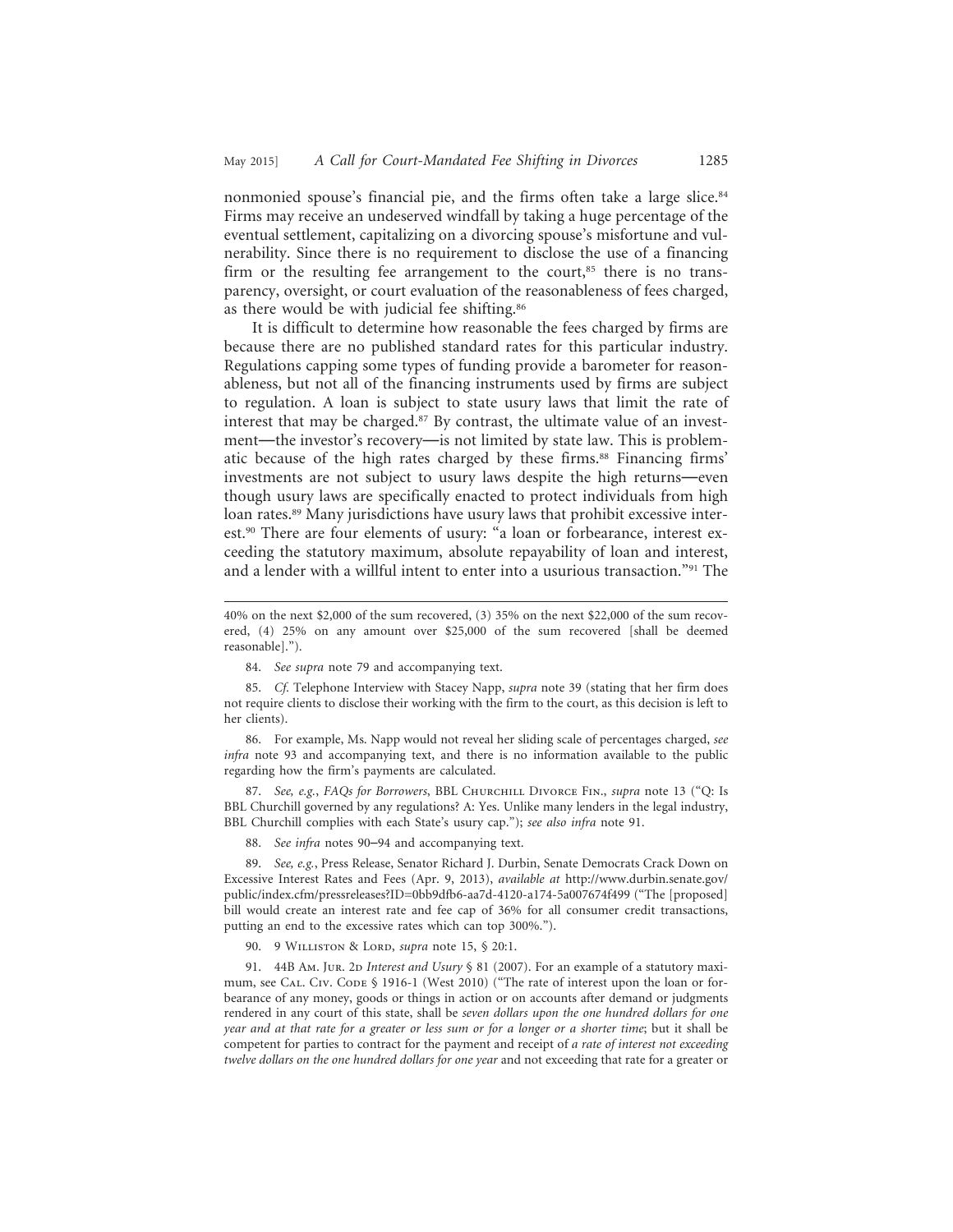shroud of mystery veiling the fee structures in divorce-financing arrangements makes it difficult to determine whether the rates charged are usurious. Yet, the 20 percent interest charged by a loan company such as BBL Churchill<sup>92</sup> or a return on investment approaching 33 percent<sup>93</sup> is likely to be viewed as unreasonable by a court or state law.<sup>94</sup> Imposing more usury laws and other such regulations capping rates, however, cannot stamp out the conflicts of interest, privilege waiver, and moral questions that arise when firms are involved.

Some may counter that financed clients are better off, despite the high rates charged, because the nonmonied spouse ultimately gets more than she could have without the means provided by a firm to pursue the divorce in the first place.<sup>95</sup> But nonmonied spouses should not have to pick between the best of two evils—especially when courts have the authority and the ability to properly deal with the disparity in financial power between two spouses securing a divorce.<sup>96</sup>

#### C. *High Rates Detract from Divorce Settlements*

Perhaps the most worrisome part of third-party investments in divorce is that, after a settlement is reached, the payment to the firm comes solely from the nonmonied spouse's portion of the settlement. There are three typical financial consequences of a divorce: (1) spousal alimony (also referred to as maintenance), (2) awards of property, and (3) child support.<sup>97</sup>

94. In the personal injury context, an area of the law in which attorneys are frequently paid on a contingency fee basis, the maximum fee that attorneys can charge is typically between 30 and 40 percent. *E.g.*, FLA. RULES OF PROF'L CONDUCT r. 4-1.5(f)(4)(B) (allowing for contingency fee payments in personal injury cases of up to 40 percent of any recovery, up to \$1,000,000).

95. *Good Morning America: 'Fairy Godmother' 'Levels' Financial Playing Field for Divorces*, *supra* note 9 (statement of a BBL Churchill employee) ("It levels the playing field for our clients . . . It gives them the ability to go into court, to not be backed into a settlement that is less than what they deserve.").

96. *See infra* Part III.

97. Lenore J. Weitzman, *The Economics of Divorce: Social and Economic Consequences of Property, Alimony, and Child Support Awards*, 28 UCLA L. Rev. 1181, 1183 (1981).

less sum or for a longer or shorter time, in which case such rate exceeding seven dollars on one hundred dollars shall be clearly expressed in writing." (emphasis added)).

<sup>92.</sup> Mallon, *supra* note 2 (reporting that BBL Churchill typically collects between 12 and 20 percent interest on loans).

<sup>93.</sup> Telephone Interview with Stacey Napp, *supra* note 39. Ms. Napp would not explain her sliding scale of how she charges clients but explained that when deciding her rates, the closest model was personal injury, in which the rates are between 33 percent and 60 percent. She said she never wants to take more than a client takes, because it is bad business for a client to get less than the firm. She decided the rate had to be at least lower than 50 percent but the goal is significantly lower than 33 percent. Ms. Napp's contentions and reasoning about personal injury fees are simply false. Many states have a statutory cap on personal injury attorney's fees commonly set at one-third of the damages. *E.g.*, Mich. Cr. R. 8.121(B) (West 2011) ("The maximum allowable fee for [any claim or action for personal injury or wrongful death] is one-third of the amount recovered.").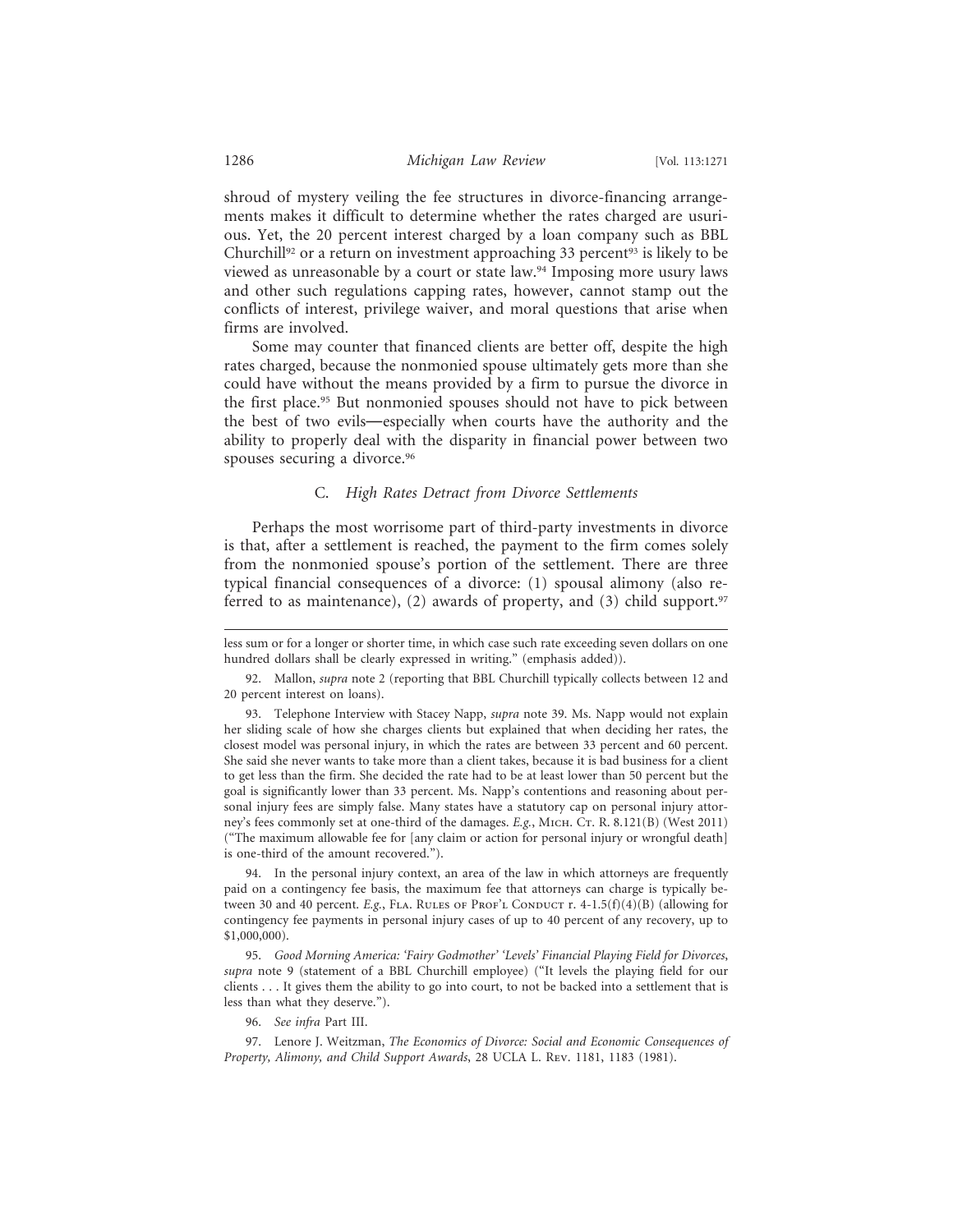All of these awards are calculated, in part, based on a court's careful determination of the nonmonied spouse's *need* after the divorce is finalized.98 Payment to a financing firm, however, is sourced from at least one of the nonmonied spouse's awards rather than the joint marital assets (as would be the case if the court required the monied spouse to pay the nonmonied spouse's fees).<sup>99</sup> Payment of the return on investment depletes the muchneeded funds that a client receives.100 Regardless of which of these three sources fund payments back to a firm, the ultimate payment is unnecessary because courts can provide funding to nonmonied spouses directly, *free of any premium*, by shifting fees.<sup>101</sup>

Property settlements are often the most substantial portion of a divorce settlement and a client is likely to pay her lawyers and financing firm out of these awards.102 State residency governs marital property during the marriage and property division at divorce.<sup>103</sup> All states adhere to either an equitable distribution regime<sup>104</sup> or a community property regime,<sup>105</sup> both of which "lead to virtually indistinguishable results" with marital assets divided roughly congruently.106 A financing firm's involvement in a divorce, however, undermines this equitable division by increasing the number of people who must share the nonmonied spouse's property. A firm paid with a client's property award is taking away a valuable part of a client's settlement.

Alimony payments are awarded to fulfill the needs of a former spouse "who is unable to support himself or herself through appropriate employment."<sup>107</sup> Courts determine alimony based on a combination of theories, including compensation for the spouse's role in the marriage (based on the duration of the marriage, among other factors), lifestyle expectations, and the financial *need* of the former spouse.<sup>108</sup>

103. Abrams et al., *supra* note 80, at 471.

106. *Id.* at 474. *See generally* Unif. Marriage & Divorce Act § 307 (amended 1973); Lee R. Russ, Annotation, *Divorce: Equitable Distribution Doctrine*, 41 A.L.R. 4TH 481 (1985).

<sup>98.</sup> *Id.* at 1184 ("No-fault divorce laws have shifted the focus of the legal process from moral questions of fault and responsibility to economic issues of ability to pay and financial need." (footnote omitted)).

<sup>99.</sup> *See infra* Section III.C.

<sup>100.</sup> Similar concerns animate the ban on contingency fees. *See* McInerney v. Massasoit Greyhound Ass'n, 269 N.E.2d 211, 218 (Mass. 1971).

<sup>101.</sup> *See infra* Part III.

<sup>102.</sup> *See Good Morning America: 'Fairy Godmother' 'Levels' Financial Playing Field for Divorces*, *supra* note 9 ("We get paid at the end of the day," [a founder of BBL Churchill said]. "We get paid out of the sale of a property. We get paid out of a split in the IRA.").

<sup>104.</sup> *Id.* at 474 (" 'Equitable distribution . . . entitl[es] each spouse to a fair share of the property acquired during the marriage, regardless of how it is titled. . . .' Today, 42 states and the District of Columbia are equitable distribution jurisdictions at divorce, but apply title theory during the course of the marriage." (citation omitted) (quoting White v. White, 324 S.E.2d 829, 832 (N.C. 1985))).

<sup>105.</sup> *Id.* at 473 ("Under the [eight states with] community property regime[s], each spouse has a present, vested one-half interest in all property acquired during the marriage.").

<sup>107.</sup> Schenk v. Schenk, 880 A.2d 633, 640 n.7 (Pa. Super. Ct. 2005).

<sup>108.</sup> Abrams et al., *supra* note 80, at 551.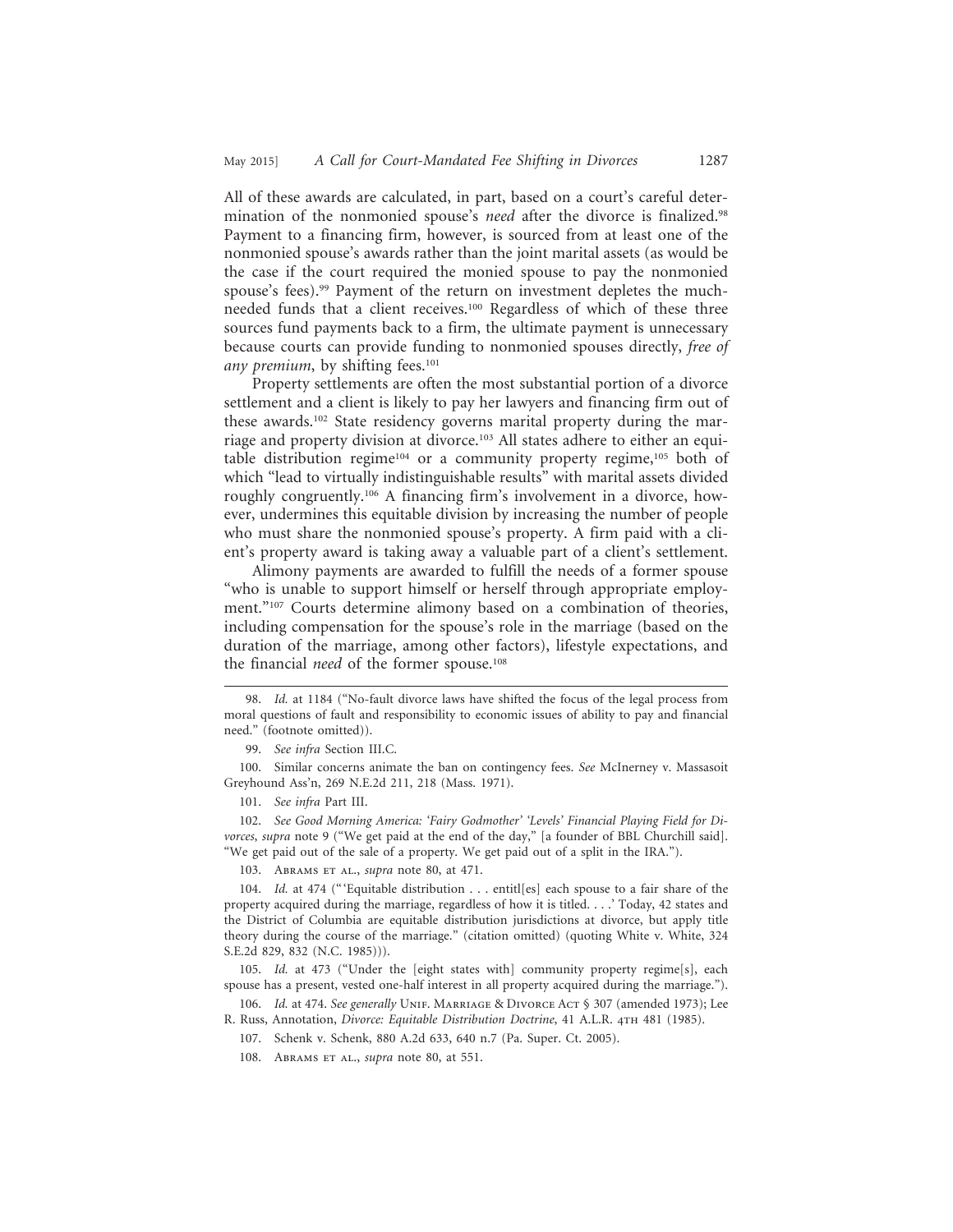#### 1288 *Michigan Law Review* [Vol. 113:1271

A nonmonied spouse may use alimony to pay back an investment firm in order to avoid having to sell her most valuable asset such as a home,<sup>109</sup> but doing so undermines the purpose and policy underlying alimony. A client receives inherently less than her court-determined need if she pays a firm with alimony. This is especially problematic because the majority of firms' clients are women, and "[j]udges systemically lowball property awards to women[, while] [a]limony is based on judges' subjective opinions and personal value judgments concerning what women should get, rather than on what women deserve or need."<sup>110</sup> The imprecise and often subjective nature of alimony awards increases the danger that a nonmonied spouse, living off of already insufficient alimony payments,<sup>111</sup> will be left with even less than she needs when she uses these funds to pay back a firm. It is inequitable to have individuals use court-awarded living expenses to repay firms, especially when there are less costly alternatives such as fee shifting.

This risk of leaving a nonmonied spouse with inadequate funds is one of the principal reasons that contingency fees are banned in the divorce context. One court noted that contingency fees are disfavored in domestic relations cases because they "may deprive a spouse or child of a regulated stream of funds carefully awarded by the court for support or living expenses; to allow the scheduled payments to be bargained away in advance is against public policy."112

Payment of a firm's fees from alimony can exacerbate the already difficult financial circumstances a client finds herself in post-divorce. Like contingency fees, which are "an obstacle to the court's duty to set up an equitable property settlement as among the parties to the marriage and any children,"113 these investments ultimately lead to an inequitable outcome.114 Merely informing courts of the use of firms so that courts may consider

113. McInerney v. Massasoit Greyhound Ass'n, 269 N.E.2d 211, 218 (Mass. 1971).

114. *See* ARENDELL, *supra* note 5, at 12 ("High legal costs thus contributed greatly to the economic hardship they experienced after divorce. In general, the more community property there was, the higher the legal costs became. Legal fees were often paid out of a woman's share

<sup>109.</sup> *See* Winner, *supra* note 5, at 39.

<sup>110.</sup> *Id.* at 41.

<sup>111.</sup> *See* Judith G. McMullen, *Alimony: What Social Science and Popular Culture Tell Us About Women, Guilt, and Spousal Support After Divorce*, 19 Duke J. Gender L. & Pol'y 41, 42-43 (2011) ("The terms 'need,' 'ability,' and 'fair' are highly subjective in this context. . . . [S]ubjective standards and unpredictable results [typify] alimony disputes [in the United States]."); Laura W. Morgan, *Current Trends in Alimony Law: Where Are We Now?*, FAM. ADvoc., Winter 2012, at 8, 9 ("The alimony provision of the UMDA provided that alimony could be awarded only if the party seeking support 'lacks sufficient property to provide for his reasonable needs,' and 'is unable to support himself through appropriate employment.' By stressing that property division is the primary method of support, this language suggests that support is not necessary where a reasonable amount of property is awarded to each spouse. Moreover, the second prong of this test is vague on the most important point: the definition of 'reasonable needs.' One can reach very different figures for a spouse's 'needs,' depending on whether those needs are measured at a subsistence level, a level the court believes to be objectively reasonable, or the actual subjective standard-of-living from the marriage." (citation omitted)).

<sup>112.</sup> *In re* Cooper, 344 S.E.2d 27, 33 (N.C. Ct. App. 1986).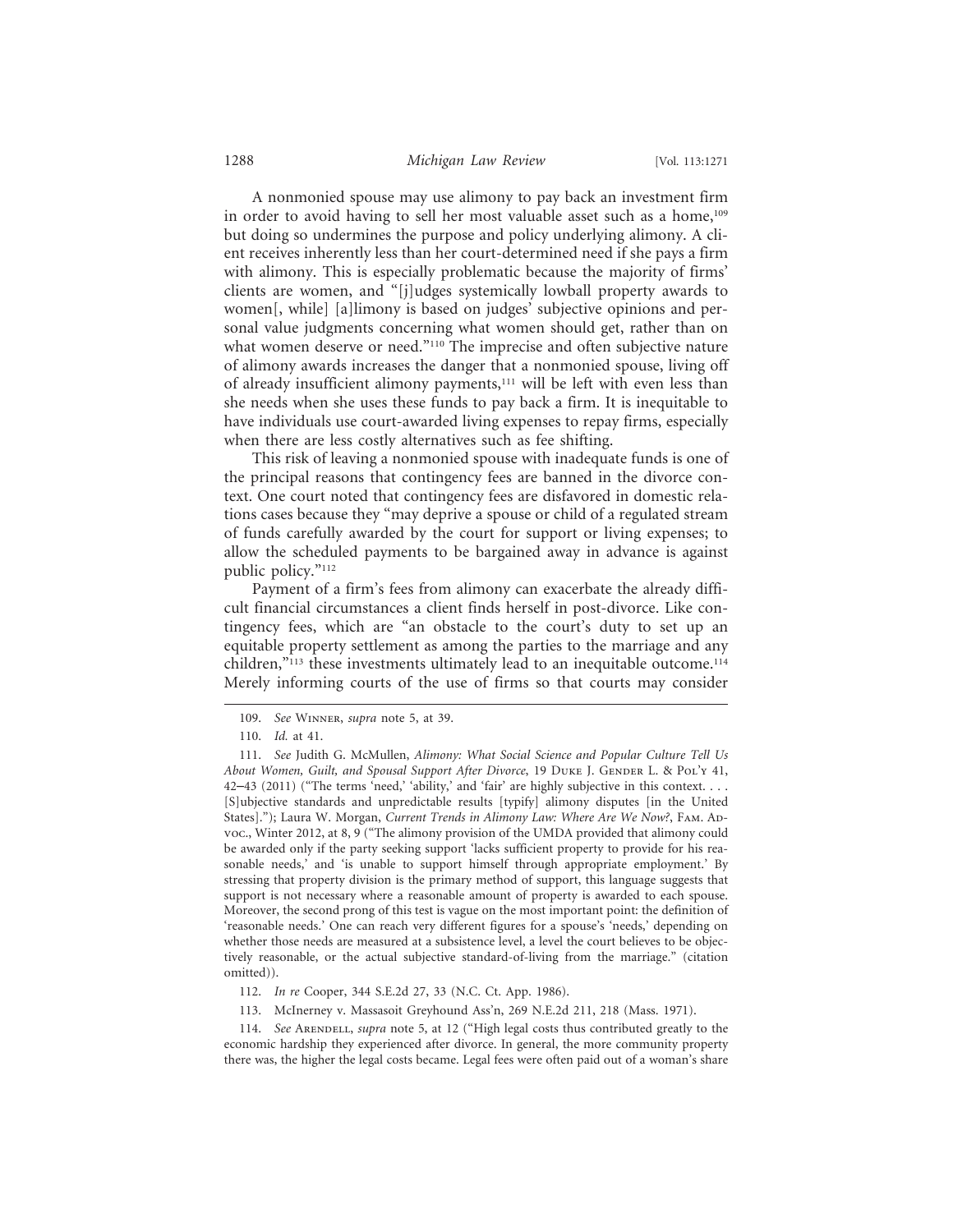repayment to the firm in the equation would be insufficient. Telling the court at the end of the proceedings would not prevent the possible problems between attorney and client from arising,<sup>115</sup> and would not have the same impact on preventing scorched-earth tactics.<sup>116</sup> Courts are already prone to give inadequate settlements<sup>117</sup> and may not credit the need for the firm in the first place as a legitimate cost.

Finally, a client in a desperate financial position may opt, impermissibly, to use child support payments to cover payments to the firm. Child support is governed by state law,<sup>118</sup> and is granted based on the actual need of the child and the ability of the parties to pay.119 Child support is intended to fulfill, and must be rationally related to, the needs of the child, "taking into account the lifestyle to which the child was accustomed and the standard of living the child enjoyed before the divorce, and must reasonably relate to the obligor's ability to pay for those needs."120 Any child support funds not used to advance the interests of the child is an improper use of the funds. Thirdparty funding of divorce can lead the nonmonied spouse, often the custodial mother,<sup>121</sup> to use child support funds to pay back the third-party financier. This outcome also exacerbates resentments of child-support-paying parents, many of whom already argue that funds are misused.<sup>122</sup> Although the parent would ultimately be responsible for an impermissible use of child support, the existence of financing firms is one more weight that could tip the scale and cause a parent to make this unfortunate choice.<sup>123</sup>

A firm's services end up being more costly than is at first apparent. A client who is funded by a firm may compromise the loyalty of her attorney, waive the attorney-client privilege, and ultimately, after paying back the firm, be left with less of the divorce settlement than she needs and deserves. Putting courts in charge of equalizing fees captures the good aspects of the

- 116. *See infra* note 124 and accompanying text; *infra* Section III.D.
- 117. *See supra* notes 108–111 and accompanying text.
- 118. *See* 42 U.S.C. § 667(a) (2012) (laying out guidelines for state child support law).
- 119. *See, e.g.*, N.J. Stat. Ann. § 2A:34-23(a) (West 2010).
- 120. 24A Am. Jur. 2p *Divorce and Separation* § 939 (2008).

121. *See* Timothy S. Grall, U.S. Census Bureau, Custodial Mothers and Fathers and Their Child Support: 2009 1 (2011), *available at* http://www.census.gov/prod/ 2011pubs/p60-240.pdf ("[In 2009,] [a]bout 1 in 6 custodial parents were fathers . . . [and] [o]ver half (60.3 percent) of custodial parents received some type of noncash support from noncustodial parents on behalf of their children.").

122. *See, e.g.*, Jocelyn Elise Crowley, Defiant Dads: Fathers' Rights Activists in America 129 (2008). One father notes: "If they put together a system that this money is spent on the children, I think most parents who are paying the child support wouldn't have too much of a problem. In my case, my main problem is my money is not spent on my children, but is spent on other things." *Id.*

123. The pressures created are much like those on the lawyer who impermissibly places a financing firm's interest ahead of the client's. *See supra* text accompanying note 58.

of the community property settlement, which thus reduced her starting capital for life after divorce.").

<sup>115.</sup> *See supra* Section II.A.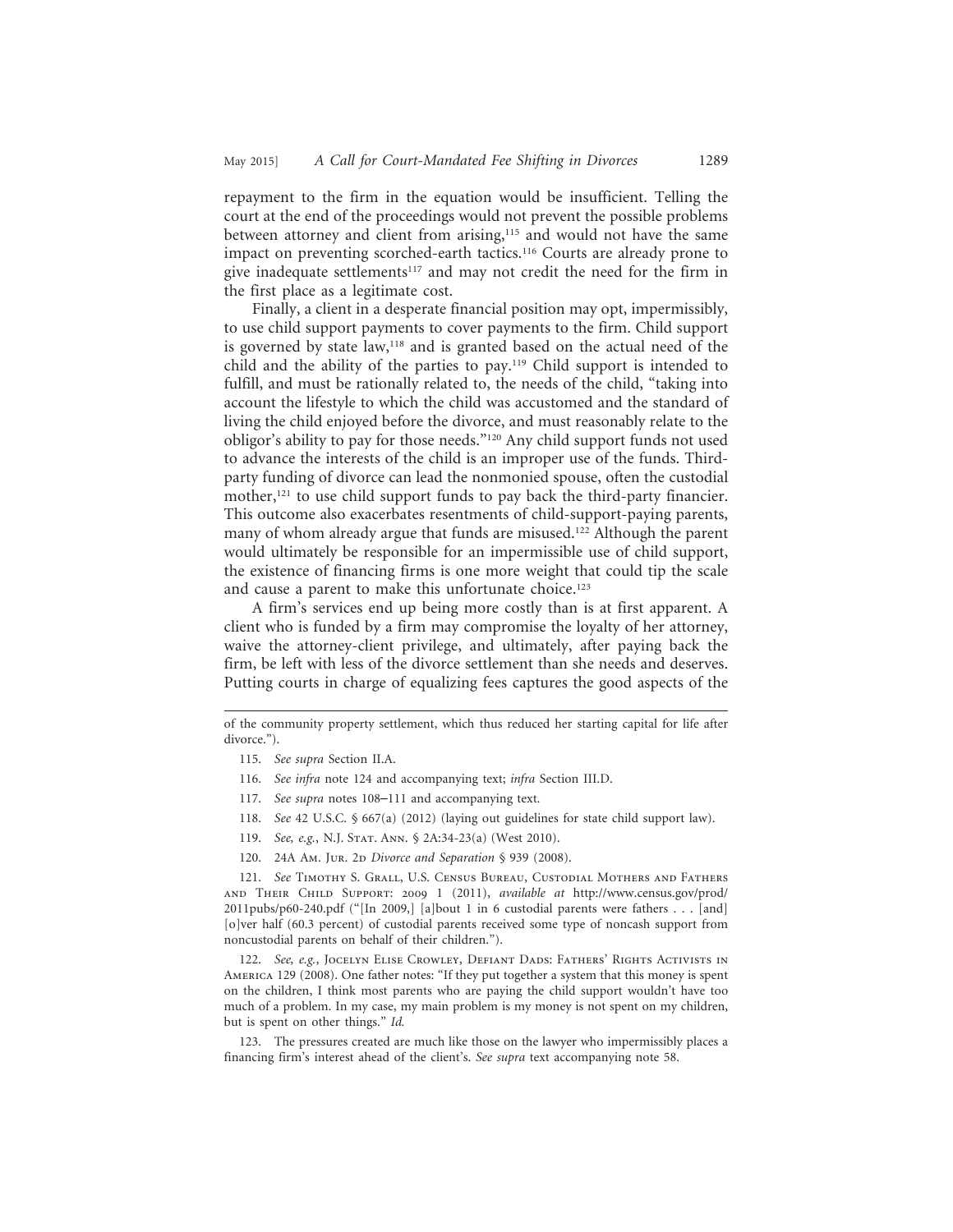#### 1290 *Michigan Law Review* [Vol. 113:1271

services provided by investment firms while eliminating all of the problems identified in Part II. Admittedly, individual regulations could be deployed to deal with specific concerns raised by third-party financing, but it would be tedious to write one coherent law that could fix these issues. Regulation, as discussed in the Introduction, also cannot deal with the exploitative nature of this financing arrangement and the addition of a fifth entity with whom the settlement must be split.

#### III. COURTS CAN AND SHOULD SHIFT FEES

Unlike firms, courts are neutral third parties with no financial stake in divorces. A court can give a nonmonied spouse access to funding without creating a conflict of interest, without waiving any privileges, and without requiring the receiving spouse to bear the costs of the litigation all by herself. Fee shifting may lead to the marital assets shrinking, resulting in a smaller settlement for the nonmonied spouse; however, the nonmonied spouse will be left with the entirety of her portion of the ultimate settlement and will shoulder at most 50 percent of the costs instead of 100 percent as when she must pay a firm back on her own. The shared interest in keeping fees low also encourages cooperation and is likely to make the process more expeditious given the financial stake in maintaining the marital assets.

Divorce can be a very contentious, drawn-out process. Some lawyers "use so-called scorched earth tactics against wives in a campaign to wear them down and starve them out. They attempt to outspend the wife by legally obstructing the proceedings and delaying an agreement until she finally runs out of money and patience and gives up."124 If costs are shared with the monied spouse, dragging out the proceedings means shrinking the pot that both spouses will share. The monied spouse knows that he is paying for his spouse's attorney's fees and that the less the nonmonied spouse has to spend on the litigation, the better it is for the monied spouse as there will be more left over to split.

Most significantly, courts can shift fees in all cases, not only in divorces involving large marital assets that draw the interest of firms chasing a profit. Courts should always mandate shifting of fees—where the monied spouse pays for the nonmonied spouse's fees—when there is a demonstrated inability by one party to pay for the costs of divorce.125 Doing so would obviate the need for third-party financing of divorces.

Section III.A describes the mechanics of fee shifting by courts and argues that after finding a disparity in the financial positions of the spouses, courts should order shifting of reasonable fees to the nonmonied spouse from the monied spouse. Section III.B emphasizes that compared with private firms, courts can help more individuals and are in a position to incentivize both parties to settle quickly. Section III.C notes that when courts shift fees the nonmonied spouse is guaranteed a fair proceeding and comparable

<sup>124.</sup> Winner, *supra* note 5, at 58.

<sup>125.</sup> *See infra* Section III.A.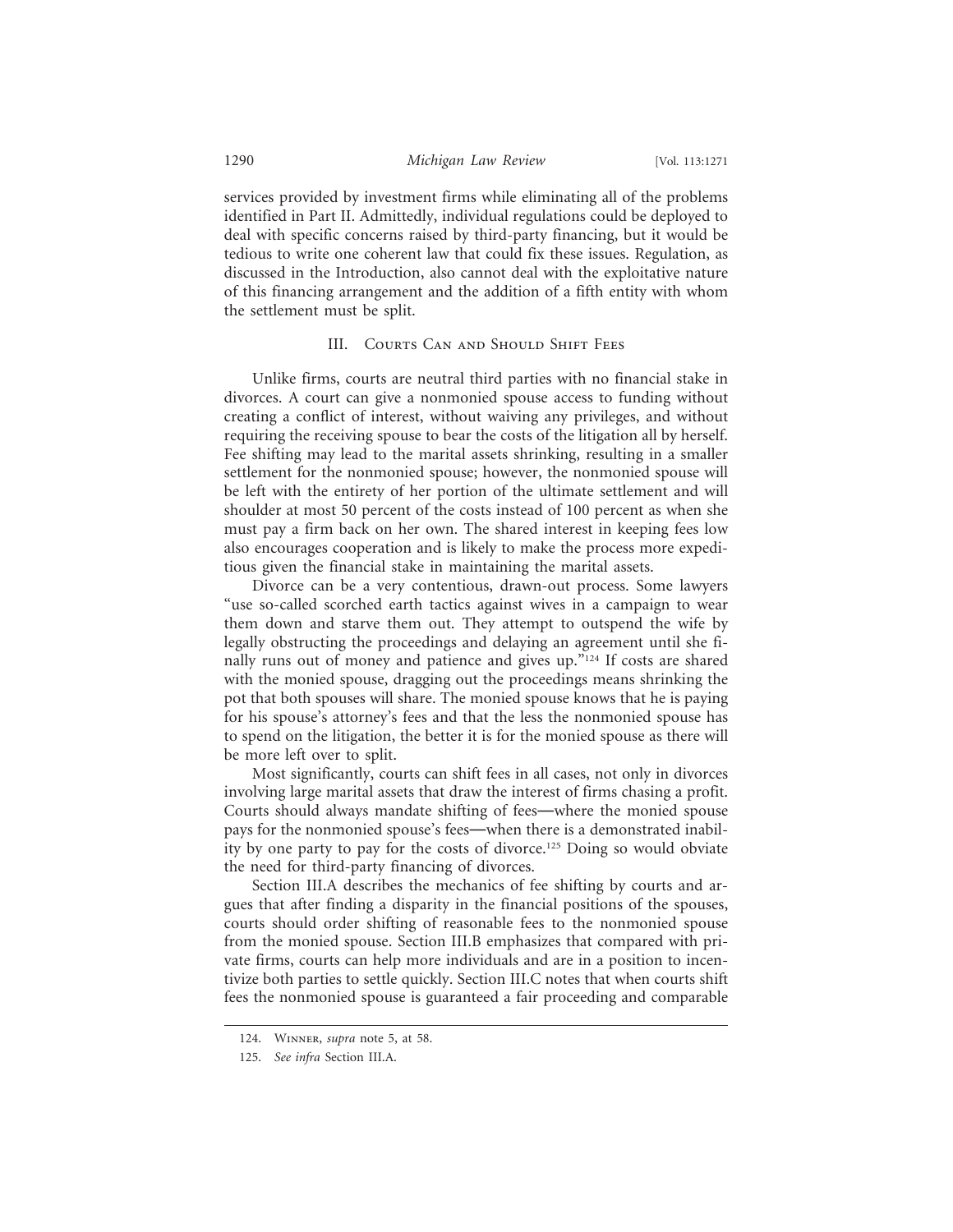representation to the monied spouse. Section III.D underscores that fee shifting leaves the nonmonied spouse with the entirety of her settlement, and highlights the effect that fee shifting may have on the use of "scorchedearth" tactics. The framework proposed is optimal because inability to pay for a divorce is a problem that plagues many, not only spouses of wealthy persons whom investment firms view as desirable clients. Court fee shifting is favorable to any regulation and third-party financing as it stands because it avoids the waiver issues, is cost-efficient, promotes quicker adjudication of the divorce claims, and facilitates solving disparities in financial bargaining power in a neutral, transparent forum.

#### A. *The Mechanics of Fee Shifting*

By shifting fees, courts have the ability to put spouses on equal footing with respect to the financing of a divorce. In most states, courts have *discretion* to award spouses *reasonable* fees.126 Courts weigh several factors in determining whether a spouse has a demonstrated inability to pay for the costs of divorce and should be awarded fees. For example, Illinois courts consider the following:

- (A) the income and property of each party . . . ;
- (B) the needs of each party;
- (C) the realistic earning capacity of each party;
- (D) any impairment to the present earning capacity of either party . . . ;
- (E) the standard of living established during the marriage;
- (F) the degree of complexity of the issues . . . ;
- (G) each party's access to relevant information; [and]
- (H) the amount of . . . payments made or reasonably expected to be made to the attorney for the other party  $\dots$ .<sup>127</sup>

Every state, through common law, statute, or a combination, has rules governing how courts should determine reasonable attorney's fees. For example, in New York, a party can move to receive attorney's fees under New York Domestic Relations Law Section 237.128

The parties must disclose the financial payments to and arrangements with attorneys to the court.<sup>129</sup> Since there is no formula for assessing reasonableness of an attorney's fees, courts may consider several factors including the following: "skill, time, and labor involved, the fee customarily charged in

<sup>126.</sup> *E.g.*, Cal. Fam. Code § 2030 (West 2004 & Supp. 2014); *see also* Andrea G. Nadel, Annotation, *Authority of Divorce Court to Award Prospective or Anticipated Attorneys' Fees to Enable Parties to Maintain or Defend Divorce Suit*, 22 A.L.R. 4th 407 (1983) ("[A] trial court may in its discretion order a party to pay prospective attorneys' fees to enable the opposing party to maintain or defend the action."); Wenona Y. Whitfield, *Where the Wind Blows: Fee Shifting in Domestic Relations Cases*, 14 FLA. St. U. L. Rev. 811, 813 (1987).

<sup>127. 750</sup> ILL. Сомр. Sтат. 5/501(с-1)(1) (2012).

<sup>128.</sup> N.Y. Dom. REL. Law § 237 (McKinney 2010).

<sup>129.</sup> *Id.* ("Both parties to the action or proceeding and their respective attorneys, shall file an affidavit with the court detailing the financial agreement between the party and the attorney. Such affidavit shall include the amount of any retainer, the amounts paid and still owing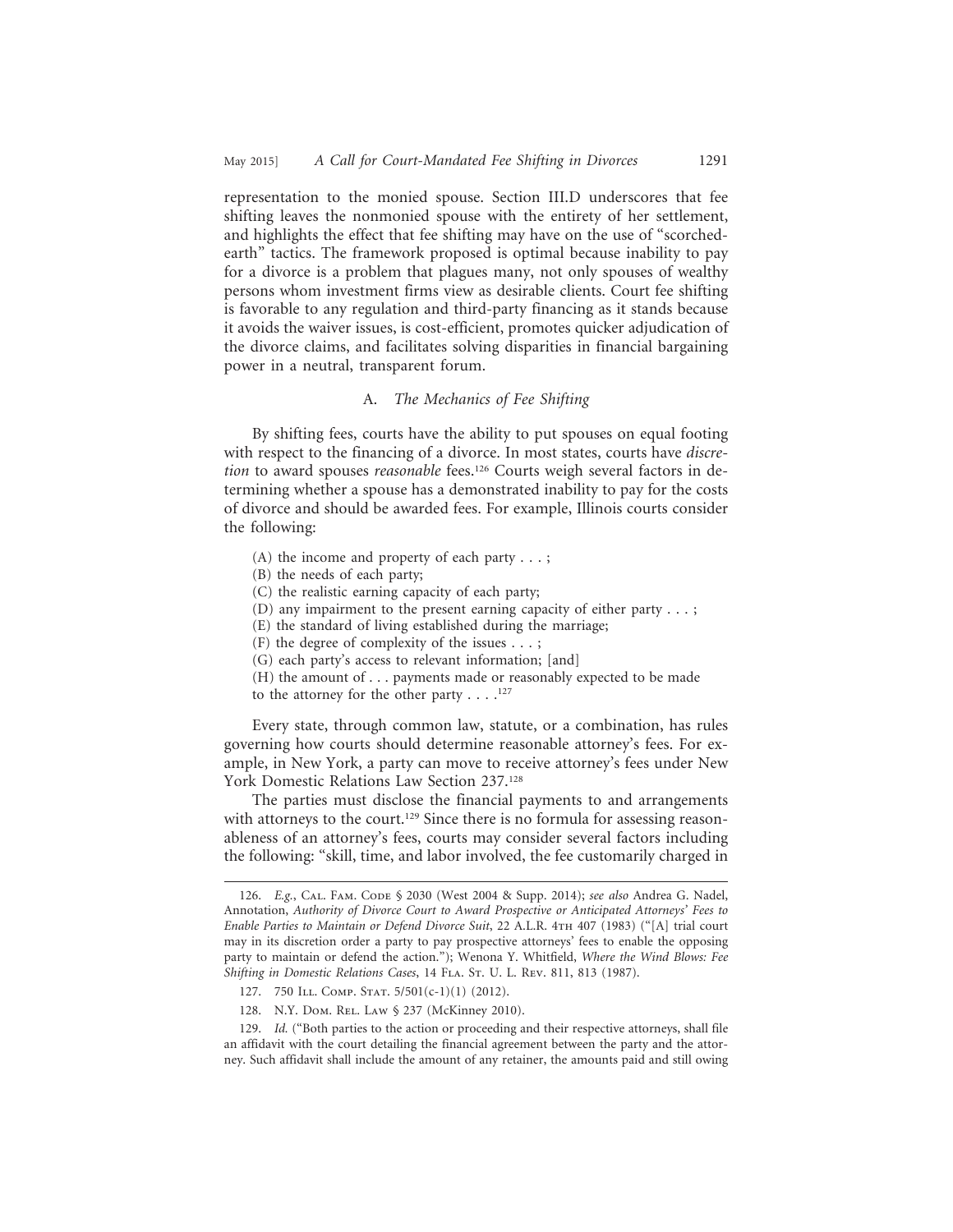the locality for similar services in 'high end' divorce actions, the likelihood that plaintiff's counsel's time commitment to this case precluded other employment, the amount in question and the results achieved, [and] the expense incurred."130

Courts' power to shift fees should be broadened and made mandatory. Although some courts do not award enough, $131$  this is still a preferable arrangement to the high rates that financing firms charge. Regardless of whether a party moves for an award of fees, courts should always determine whether fee shifting is necessary. Instead of attorneys needing to request fees, the court should automatically inquire into need and mandatorily shift fees when there is a demonstrated inability to pay.

#### B. *Courts Fill a Tremendous Need by Shifting Fees*

Obtaining a divorce can be extremely costly, especially when contested, even for those without substantial assets who firms are not interested in catering to.132 Firms investing in divorce are businesses and only take on clients who are divorcing very wealthy spouses, a minute fraction of the number of the nonmonied spouses who need financial help to pursue divorces. Businesses are unlikely to finance a spouse seeking a divorce who has little or no marital assets because investing in such a case would not be lucrative. Courts on the other hand treat all divorce litigants the same, since they have no stake in the financial assets at issue. Unlike firms, courts do not have bottom lines and therefore can provide a service to the public by helping nonmonied spouses finance their divorces. Fee shifting would thus be more equitable for the entire range of nonmonied spouses.

## C. *Equalizing Fees Guarantees a Fair Adjudication and Representation for Both Spouses*

There is more transparency<sup>133</sup> and the process is uninfected by the financial interests of an unnecessary third party if courts deal with the fiscal

thereunder, the hourly amount charged by the attorney, the amounts paid, or to be paid, any experts, and any additional costs, disbursements or expenses.").

<sup>130.</sup> Olson v. Olson, 671 N.W.2d 64, 74 (Mich. Ct. App. 2003).

<sup>131.</sup> *See, e.g.*, Jan Maiden, Comment, *Winning by Financial Attrition: A Study of Attorney Fees Under California Family Code Sections 2030 and 2032*, 38 Cal. W. L. Rev. 311, 312–13 (2001) (" '[D]espite Paula's complete lack of resources and Kip's stipulated ability to pay, the trial court awarded her only \$44,963.34 in fees and costs out of the total of \$115,663.42 requested.' This amount was only thirty-nine percent of the actual fees and costs incurred by Paula's attorneys, or a payment the equivalent of only \$65 per hour. In comparison, Kip paid his attorneys \$167,000, an average hourly rate of \$219 per hour." (footnotes omitted) (quoting Petition for Review at 11, Ruisi v. Thieriot, 53 Cal. App. 4th 1197 (1997) (Nos. A071958, A073925))).

<sup>132.</sup> See Laura Seldon, *How Much Does the Average Divorce Really Cost?*, HUFFINGTON Post (May 30, 2013, 3:50 PM), http://www.huffingtonpost.com/galtime/how-much-does-theaverage\_b\_3360433.html.

<sup>133.</sup> Records of court proceedings and filings allow for transparency and public access to information regarding the details of divorces litigated in court.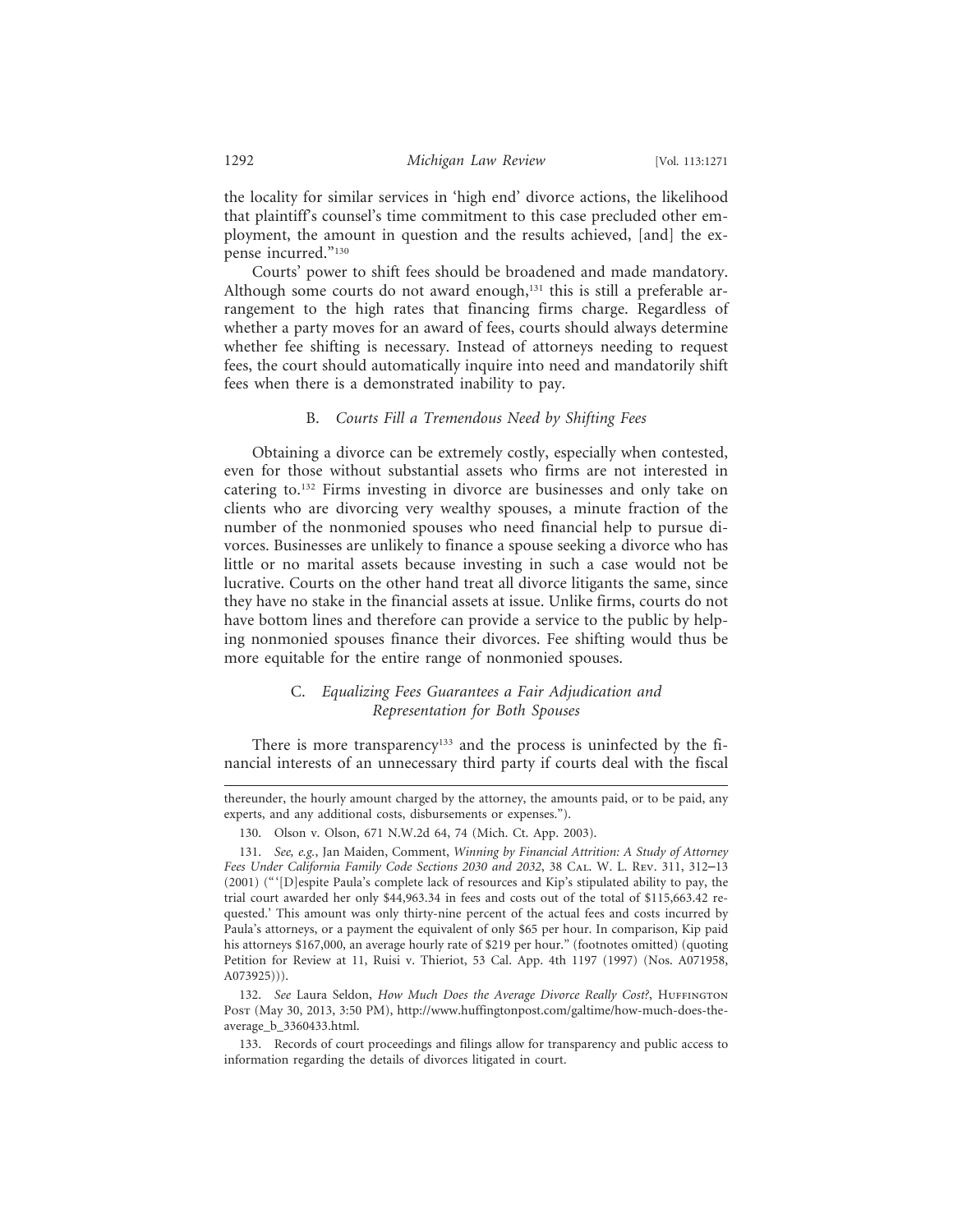disparities between spouses. This transparency can help prevent vulnerable, sometimes unsophisticated, nonmonied spouses from being taken advantage of and from making unfavorable tactical decisions such as waiving the attorney-client privilege. In equalizing fees, courts must award reasonable fees to the nonmonied spouse. Fees should be shifted in this way partly because the assets from which the monied spouse pays may be *joint* marital assets, *and* partly because both parties having proper representation is equitable.

By requiring the monied spouse to pay the fees of the nonmonied spouse from the marital estate that they control when the divorce is pending, courts can ensure that both spouses receive legal guidance and can litigate the divorce. "The adversary system presumes advocates of equal skill, [who make] use of court procedures and sophisticated knowledge of law to advance their clients' interests."134 Unfortunately, ability to pay largely dictates how hard an attorney will work and what tools she will utilize in litigating a case. "[H]aving clients with few financial assets prompts attorneys to limit sharply what they do in the average case, while having clients with deeper pockets encourages . . . increased use of the formal legal process. Attorneys thus vary widely in their understanding of what constitutes 'good representation.'"<sup>135</sup> While comparable counsel is not guaranteed even in criminal cases, a system that aims to afford spouses similar representation is a worthwhile endeavor. When courts shift fees, spouses have proper legal guidance, are able to afford to litigate the divorce, and will not fall prey to firms.

## D. *Equalizing Fees Leaves the Nonmonied Spouse with the Entirety of the Ultimate Settlement and May Prevent the Use of Scorched-Earth Tactics*

The fees for the divorce costs for both spouses can be funded from the marital estate.136 The nonmonied spouse is not indebted to anyone when fees are shifted; the fees are covered with no strings attached. This is desirable because it ensures that the nonmonied spouse will get what she and any children involved *need* to move on after the divorce. Unlike when fees are paid without court supervision, through fee shifting the court can require both parties to detail attorneys' hourly rates and time spent litigating the divorce.<sup>137</sup>

Since the funding for both sides comes from the marital assets, the wealthier party is incentivized not to drag out the proceedings and is unable

<sup>134.</sup> Mather et al., *supra* note 61, at 43.

<sup>135.</sup> *Id.* at 142.

<sup>136.</sup> *See, e.g.*, 2 Timothy M. Tippins, New York Matrimonial Law and Practice § 17:35 (2d ed. 2004 & Supp. 2013) ("In order that the parties be on relatively equal footing, the court may direct one party to contribute to the 'war chest' of the other so that each may be championed by a well-trained legal gladiator.").

<sup>137.</sup> *See, e.g.*, N.Y. Dom. Rel. Law § 237 (McKinney 2010).